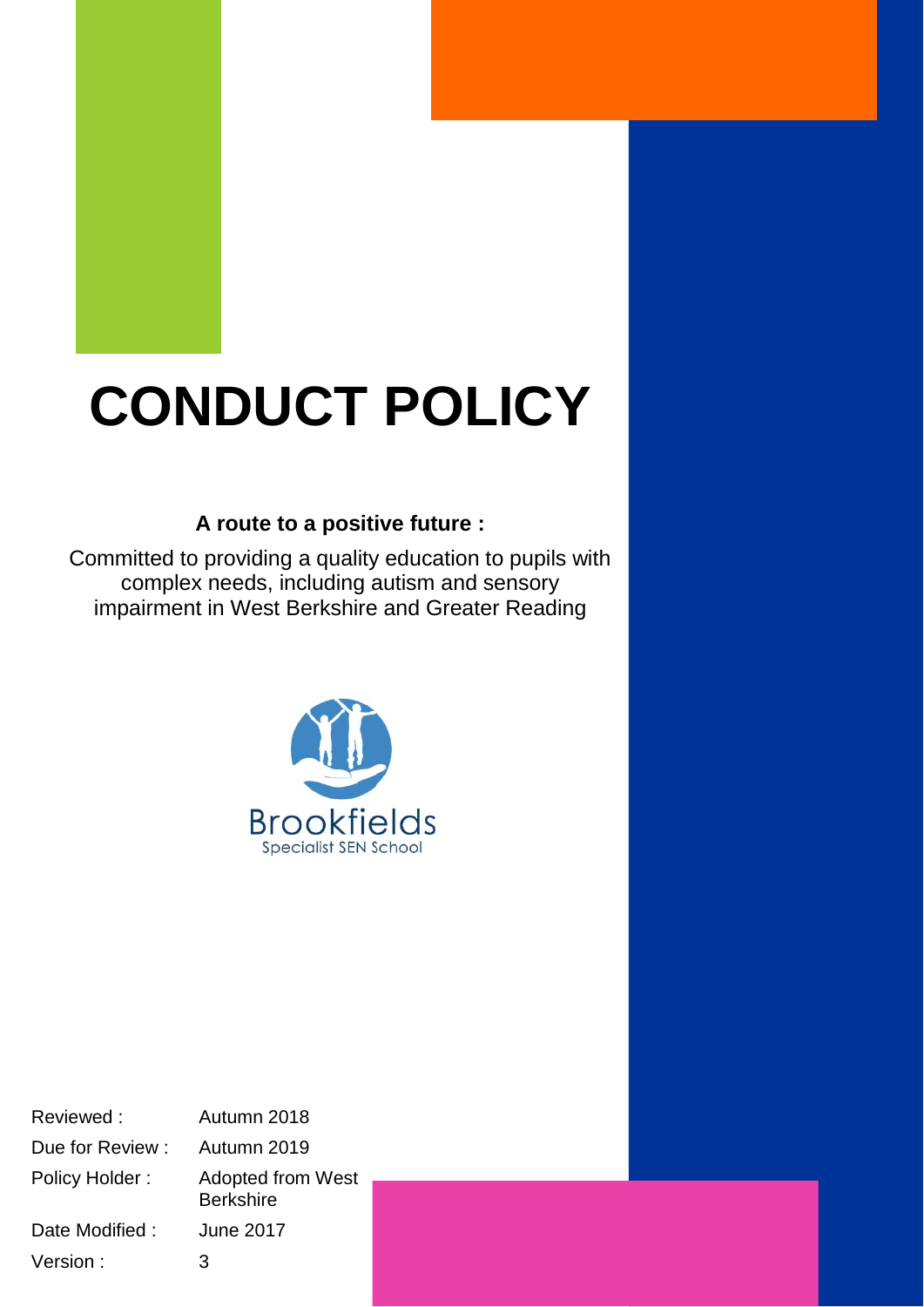#### **Brookfields School Equalities Statement**

**All pupils at the school are offered a broad, balanced, stimulating and relevant curriculum regardless of their background, culture or ability. Each pupil is valued for who they are and what they bring to the school. We appreciate and celebrate the richness of diversity within the school community as well as the wider community. Through the work we do across the school on developing Values, we actively promote the importance of tolerance, co-operation, courage, determination, friendship and respect. Through this approach, pupils develop independence, confidence and integrity which prepares them for their future lives.**

# **Code of Conduct for School Staff**

# **Model Code for Community, Voluntary Controlled, Community Special and Maintained Schools**

This document is an agreed model code which school governing boards may choose to adopt. Where the model code is adopted, the governing board may wish to approve additional guidance after consultation with staff and trade union representatives to meet the operational needs of the school.

#### **Document Control**

| <b>Document Ref:</b> | <b>HRCC</b>            | Date Created:  | April 2010            |
|----------------------|------------------------|----------------|-----------------------|
| Version:             | 3                      | Date Modified: | April 2014, June 2017 |
| <b>Revision due</b>  | March 2020             |                |                       |
| Author:              | West Berkshire Council |                |                       |

| Headteacher                              | Sign & Date: |  |
|------------------------------------------|--------------|--|
| <b>Chair of Governing</b><br><b>Body</b> | Sign & Date: |  |

#### **Change History**

| Version | Date       | <b>Description</b> | <b>Change ID</b> |
|---------|------------|--------------------|------------------|
|         | April 2010 | New document       |                  |
| 2       | April 2014 |                    |                  |
| 3       | March 2017 | General review     |                  |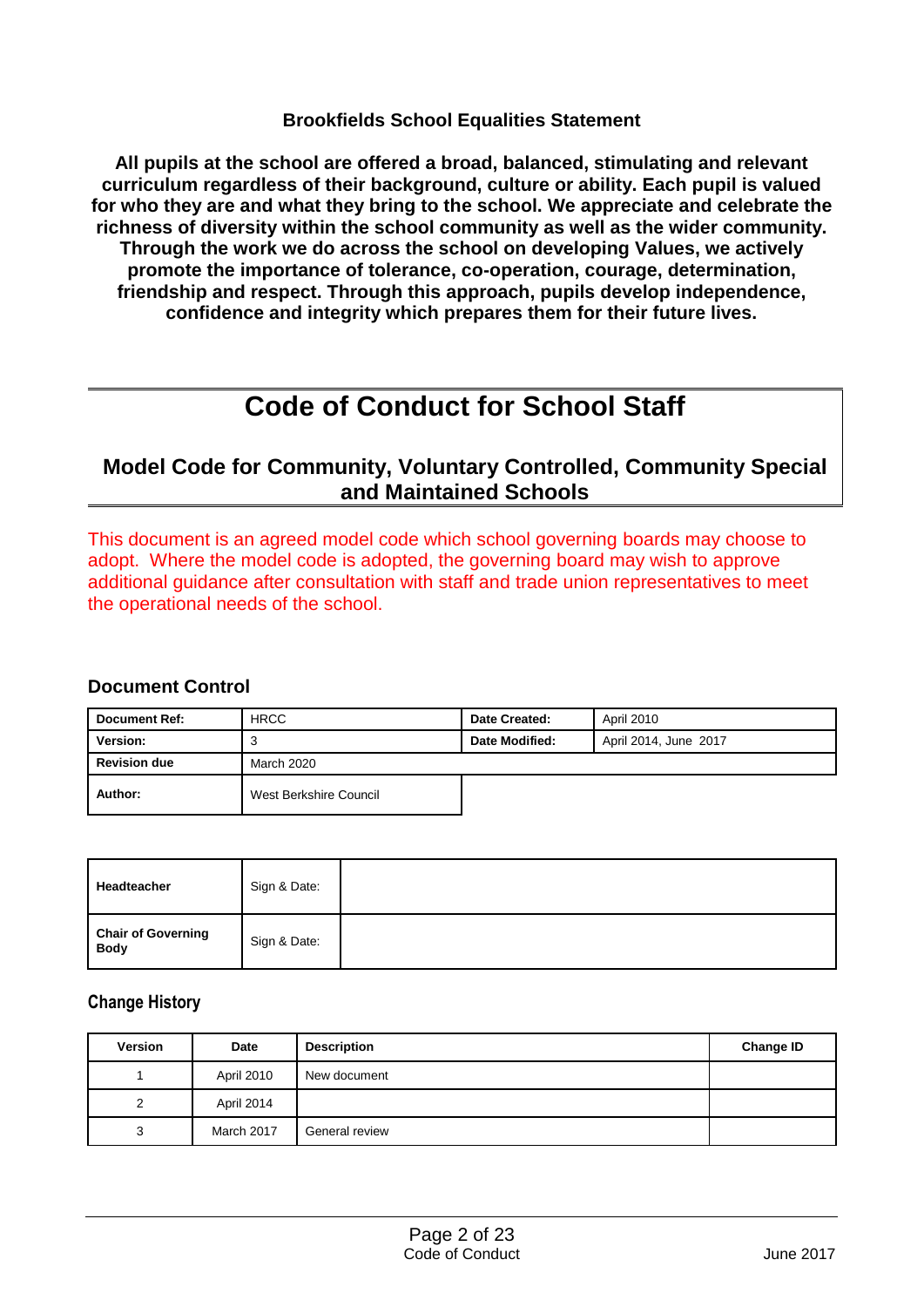# **Contents**

| $\mathbf 1$ .    |  |
|------------------|--|
| 2.               |  |
| 3.               |  |
|                  |  |
| $\overline{4}$ . |  |
| 5.               |  |
| 6.               |  |
| 7.               |  |
| 8.               |  |
| 9.               |  |
| 10.              |  |
| 11.              |  |
| 12.              |  |
| 13.              |  |
| 14.              |  |
| 15.              |  |
| 16.              |  |
| 17.              |  |
| 18.              |  |
| 19.              |  |
| 20.              |  |
|                  |  |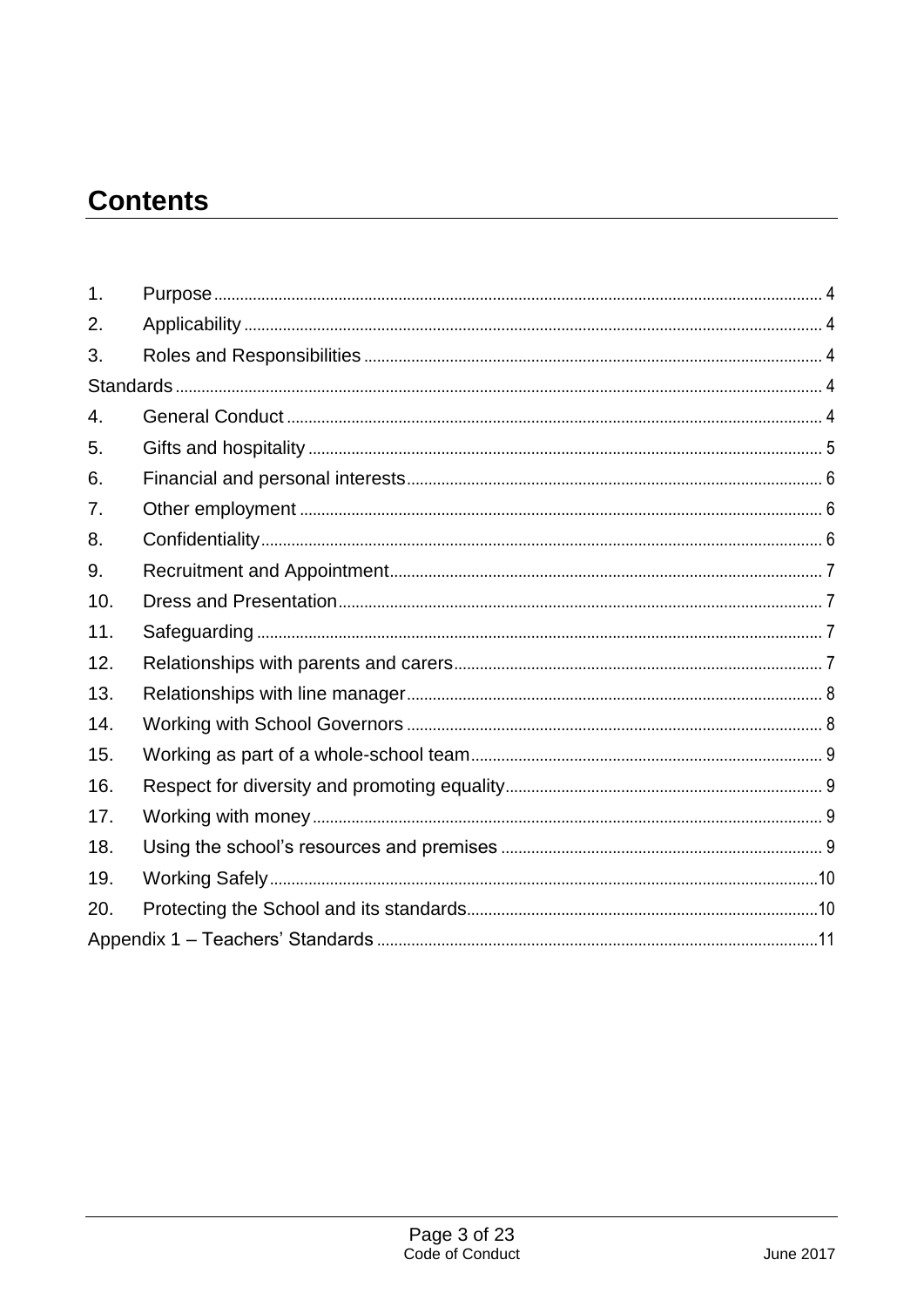# <span id="page-3-0"></span>**1. Purpose**

- 1.1. The conduct, behaviour and practice of all school staff will have an influence on the development of children and young people. This code provides clear guidance on what is acceptable conduct and what is not for staff working at the school.
- 1.2. The model Code of Conduct does not cover every eventuality.

#### <span id="page-3-1"></span>**2. Applicability**

2.1. This procedure applies to all staff working in the school.

#### <span id="page-3-2"></span>**3. Roles and Responsibilities**

- 3.1. The head teacher and senior leadership team are responsible for ensuring all staff in the school are made aware of, and adhere to, the Code of Conduct and for providing support and encouragement to ensure staff maintain the highest standards of integrity, honesty, accountability and openness.
- 3.2. All staff are responsible for reading and adhering to the Code of Conduct and for reflecting on their own conduct and practice and ensuring they meet the standards required of them.
- 3.3. Breaches of the Code of Conduct may result in disciplinary action being taken. Serious breaches may result in dismissal from the school's employment.

#### <span id="page-3-3"></span>**Standards**

The following standards apply to all school staff.

#### <span id="page-3-4"></span>**4. General Conduct**

- 4.1. All employees are expected to apply the values of the school in their conduct at work, demonstrating honesty and integrity at all times. In general terms, the school expects that the conduct of its employees is such that no justifiable complaint can be made by parents, pupils, colleagues, governors, other bodies or agencies or members of the community in relation to conduct and behaviour of school staff. Any complaints about inappropriate conduct will be dealt with fairly and reasonably, using the agreed procedures.
- 4.2. All employees are expected to use their professional expertise and judgement to put the wellbeing, development and progress of pupils first, within the context of their role.
- 4.3. All individuals associated with the school have the right to be treated with respect and dignity. All employees are therefore expected to treat colleagues, pupils, parents, governors, schools partners, other bodies or agencies or members of the community with dignity and respect.
- 4.4. Employees should not use their position within the school for any purpose other than school business.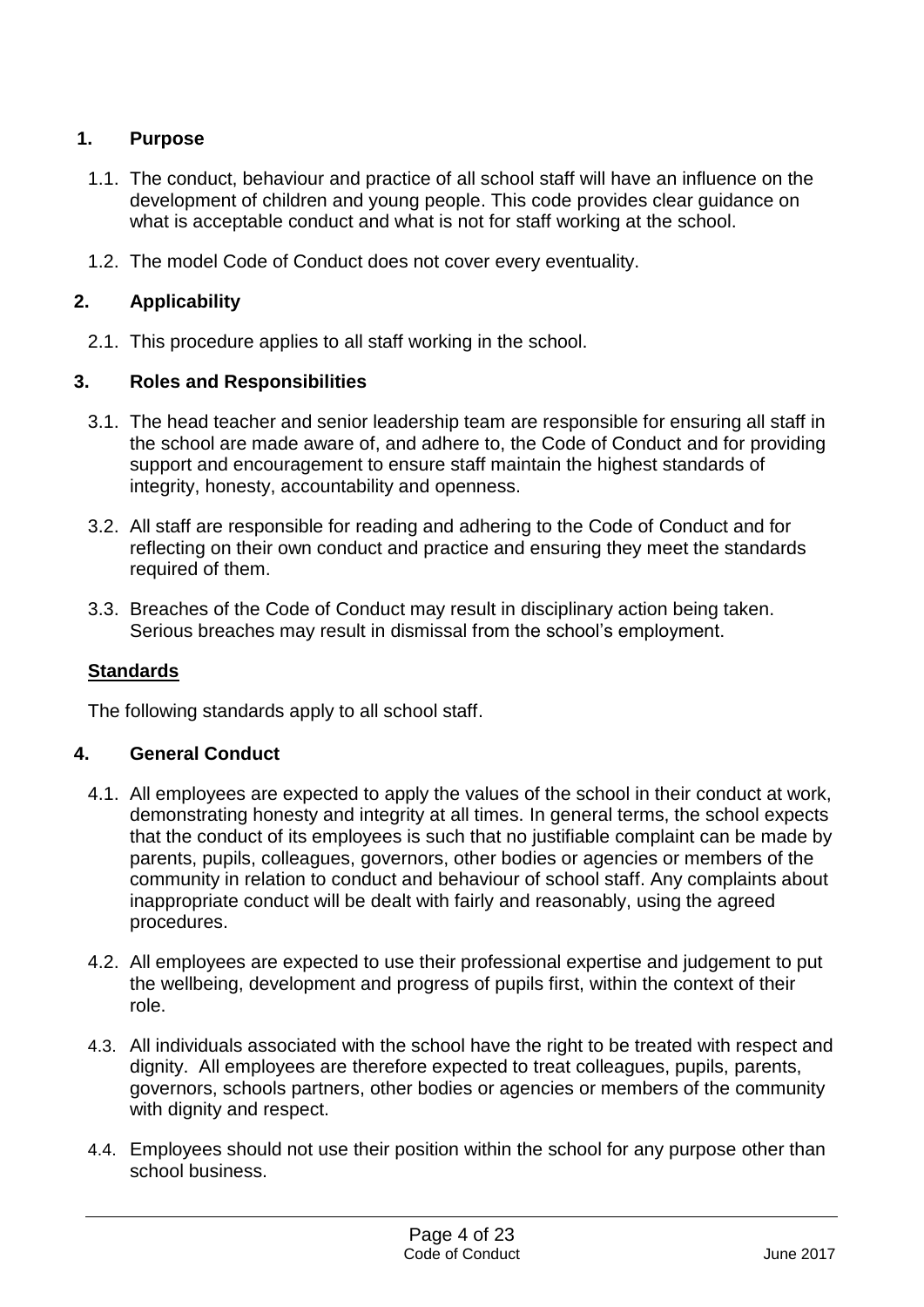- 4.5. The school has an agreed procedure for the management of staff discipline. All employees should make themselves aware of this procedure and the disciplinary rules which apply in the school.
- 4.6. All employees are expected to obey the law relating to their work and general conduct. Where an employee breaks the law outside of working time and the offence is one that could damage public confidence or has a direct effect on work, the employee may be subject to the disciplinary procedure.
- 4.7. Employees are required to adhere to all health and safety policies and practices (see Working Safely – section 18).
- 4.8. The school operates a no smoking policy and smoking is not allowed within the school or school grounds.
- 4.9. Staff must adhere to the school's *Code of Conduct. (See Appendix 2).*
- 4.10.Where an employee is taking prescribed drugs, he/she should inform his/her line manager where this may affect behaviour and/or performance at work.
- 4.11.It is good practice for employees to inform their line manager if they are suffering from a medical condition, or have personal circumstances, that may adversely affect performance at work.

# <span id="page-4-0"></span>**5. Gifts and hospitality**

- 5.1. Employees of the school may from time to time be offered gifts or hospitality, for example from students or parents. The following advice should guide decisions on receipt of such gifts/hospitality:
	- 5.1.1. Small individual thank you gifts may be accepted. Gifts resulting from collections are exempt (e.g. weddings, baby showers & leaving presents).
	- 5.1.2. Always refuse a gift/offer of hospitality if you suspect the giver is trying to gain or has an ulterior motive. Always be sensitive to the possibility the giver may think that even small gift/offer hospitality may elicit preferential treatment.
	- 5.1.3. Never accept a gift/offer of hospitality from someone who is, or may be in the foreseeable future, tendering for any contract with the school, seeking employment with the school, or in any form of dispute with the school.
	- 5.1.4. Occasional working lunches with providers or partners are generally acceptable provided they are not to an unreasonably level or cost and the provider or partner is not seeking to achieve an advantage.
	- 5.1.5. Invitations to corporate hospitality events must be judged on their merit. It may be acceptable, for example, to attend cultural or sporting events or other public performances as a representative of the school. Consider the number of these events that are attended and what the public perception may be if you were to attend, bearing in mind point 5.1.2.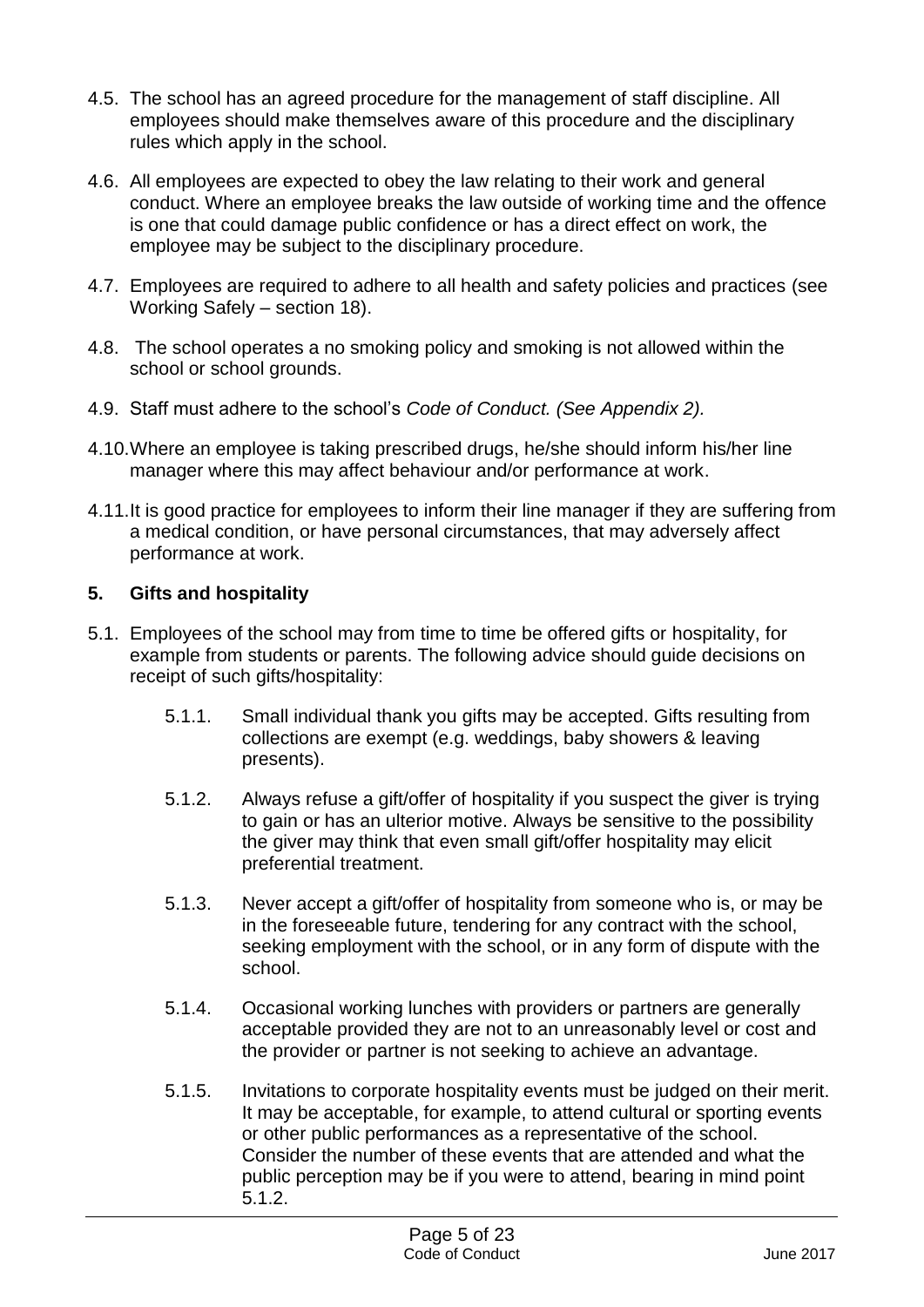- 5.1.6. Invitations to speak at corporate events, seminars or gatherings which have been made to you in your school capacity must be approved by your line manager/head teacher before acceptance.
- 5.1.7. If you are in any doubt about the acceptability of a gift/offer of hospitality, consult your line manager/head teacher.

#### <span id="page-5-0"></span>**6. Financial and personal interests**

- 6.1.School staff must at all times be seen to be acting fairly and impartially and personal needs or interests, or those of family or friends, must not influence actions or decisions.
- 6.2.Where an employee has a friend, associate or relative who is providing goods or services to the school, of a kind that the employee deals with directly or monitors in the course of his/her work, this should be disclosed. Disclosures must be made in writing to the headteacher, who will advise any other school staff who may need to know.
- 6.3.Off-duty hours are generally the personal concern of the employee, though employees must not engage in any outside activity that may conflict with the interests of the school or could damage the confidence of the community in the school or the role of the employee.
- 6.4.Employees should register with the head teacher any membership of an organisation not open to the public that has secrecy about rules, membership and/or conduct (e.g. Freemasons).

# <span id="page-5-1"></span>**7. Other employment**

- 7.1.Members of the school management team must not engage in any other business or take up any additional appointment without the written consent of the head teacher. Consent will not be unreasonably withheld.
- 7.2.Other employees may take up additional employment without consent providing the employment does not conflict with the interests of the school or in any way weaken the confidence of the community in the individual or school.
- 7.3.Where an employee undertakes additional employment he/she must notify his/her line manager of the number of hours he/she is working per week, to comply with the requirements of the Working Time Regulations.

# <span id="page-5-2"></span>**8. Confidentiality**

- 8.1. Confidential information must not be disclosed to anyone who does not have a right to know. Paper-based and electronic information must be stored securely and confidentially with access limited to those who have a right to view it.
- 8.2. Employees must not disclose any information that is confidential or that, if it were made public, may lead to a breakdown in the trust and confidence the school is required to provide to the community. It may be necessary to discuss confidential information with colleagues. Where this is the case, the discussions must take place in private. (Also see the model Whistleblowing Policy).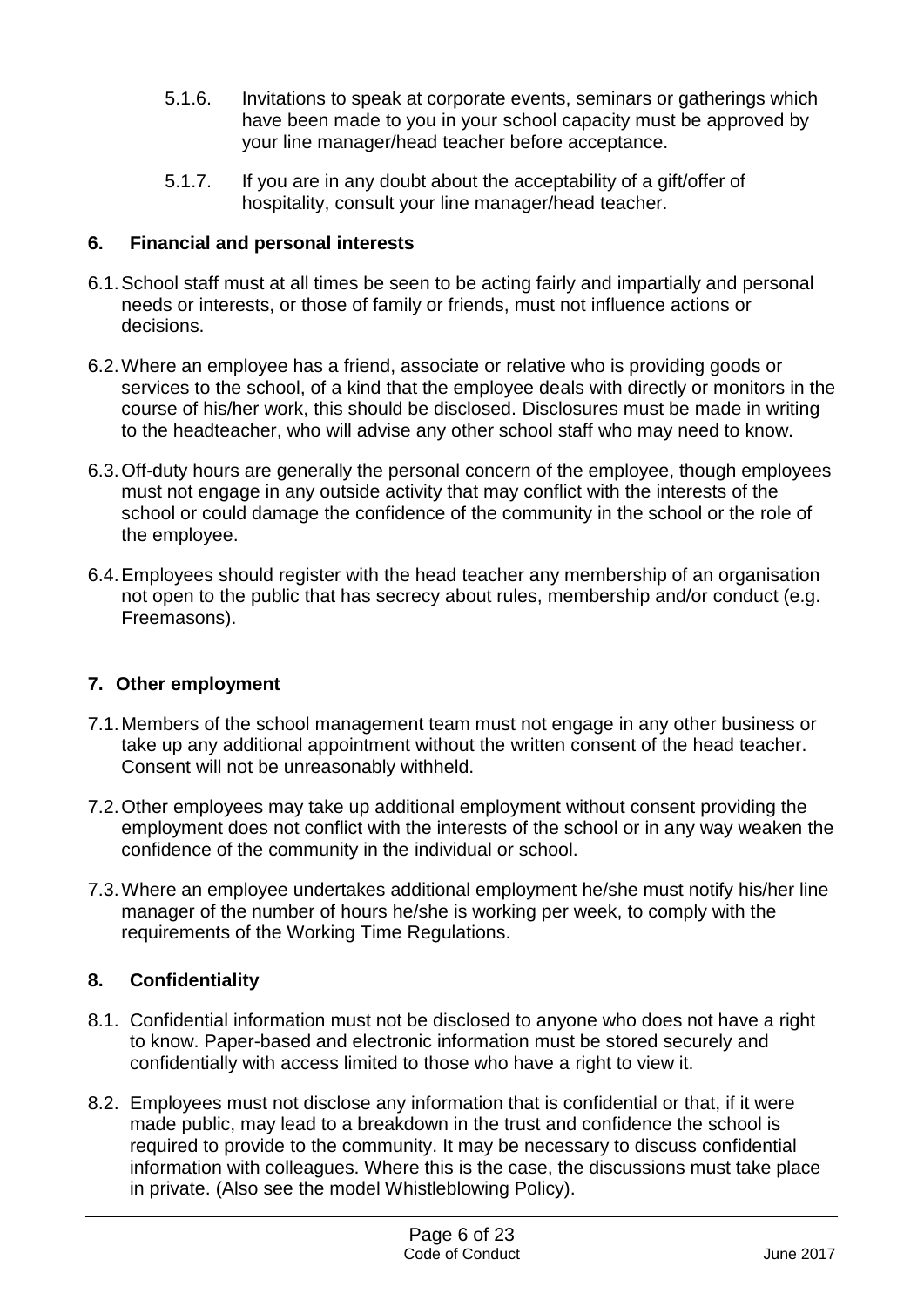- 8.3. Employees must not disclose any information about the school/students to the press or other media unless expressly authorised to do so by the head teacher.
- 8.4. Employees must not disclose information about the school or its pupils on social networking sites or such similar sites. Employees should consider the information that they include on these sites and how the information may impact on the school and its reputation. Inappropriate disclosure of information may be dealt with under the disciplinary procedure. See the school's policy on Social Networking.
- 8.5. Employees should not put confidential or sensitive information on memory sticks which have not been encrypted to ensure confidential information can't be accessed should the stick be lost or misplaced.

#### <span id="page-6-0"></span>**9. Recruitment and Appointment**

- 9.1. Employees involved in recruitment and appointment must apply the school's recruitment and selection processes and ensure fairness and equality is applied at all times.
- 9.2. Where an employee is involved in recruitment or making an appointment, he/she must advise his/her line manager or head teacher where he/she is closely associated with any of the candidates (e.g. close friend, relative).
- 9.3. Employees applying for a post or other work-related opportunity within the school (e.g. promotion, secondment) must not seek the help or influence of school governors.

#### <span id="page-6-1"></span>**10. Dress and Presentation**

- 10.1.The school expects its employees to dress in a formal manner that creates a good and professional impression. Clothes should be modest, appropriate to the job, and meet health and safety requirements.
- 10.2.Personal protective equipment must be worn where required.

#### <span id="page-6-2"></span>**11. Safeguarding**

- 11.1.All employees are responsible for following and adhering to the school's child protection and safeguarding policies and procedures.
- 11.2.All employees are expected to use the appropriate channels, as set out in the relevant procedures, to raise concerns about the practice of others if there is suspicion that their conduct has a negative impact on learning or causes harm to pupils.
- 11.3.Employees must inform the head teacher as soon as reasonably practicable if they are subject to a criminal investigation or have received a conviction, caution or have been banned from working with children.

#### <span id="page-6-3"></span>**12. Relationships with parents and carers**

12.1.Employees should strive to establish productive relationships with parents and carers.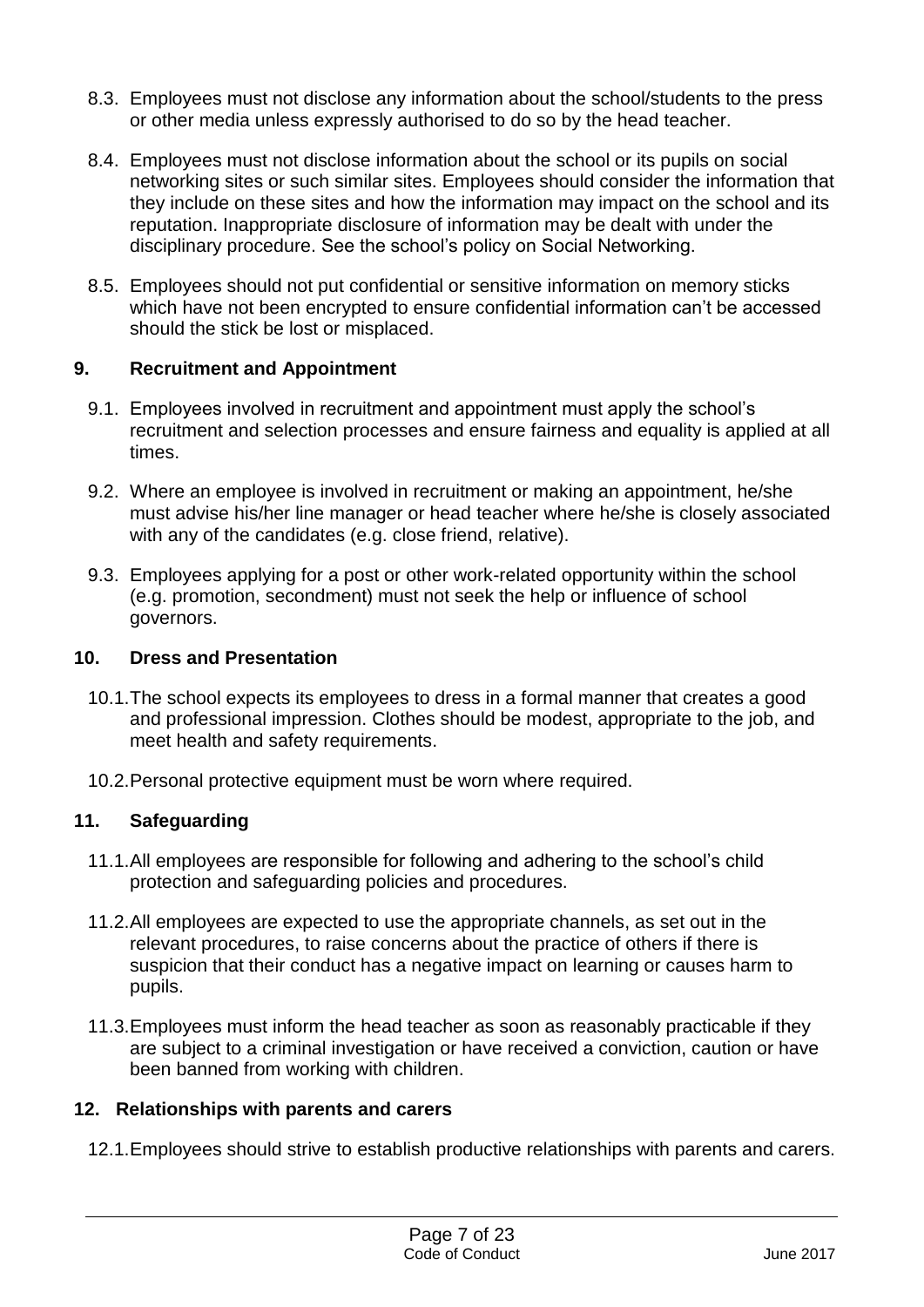- 12.2.This includes providing parents and carers with accessible and accurate information about their child's progress, involving parents and carers in important decisions about their child's education, considering parents and carer's views and perspectives and following the school policies on communication and involvement with parents and carers.
- 12.3.Where an interaction with a parent or carer becomes aggressive or offensive, the interaction should be ended politely and firmly, with assistance summoned where required. Risk assessments should be undertaken prior to any contact with parents/carers where aggression or violence is anticipated and the appropriate lone working procedures must be instigated.

#### <span id="page-7-0"></span>**13. Relationships with line manager**

- 13.1.Employees and line managers should strive to maintain co-operative and effective working relationships. Relationships should be courteous, reasonable and fair at all times.
- 13.2.Employees should carry out all reasonable and lawful instructions given by the line manager to the best of their ability.
- 13.3.Line managers should exercise any leadership and management responsibilities in a respectful, inclusive and fair way, and in accordance with school policies, contractual obligations and national standards.
- 13.4.Line managers should use the appropriate performance management frameworks to appraise the performance of direct reports and provide feedback. Line managers should provide honest, accurate and justifiable comments when providing feedback, and encourage staff to undertake training and development opportunities, within the context of the school needs and budget.
- 13.5.Line managers must ensure direct reports are aware of, and have access to, the relevant policies and procedures that affect their work.

# <span id="page-7-1"></span>**14. Working with School Governors**

- 14.1.When working with governors or dealing with enquiries from governors, all employees are expected to be courteous and efficient. Employees should expect similar levels of courtesy from governors.
- 14.2.Employees should use the appropriate school procedure (e.g. Grievance procedure) to deal with any work-related personal issues and should not engage governors in such issues unless it is in accordance with a relevant procedure.
- 14.3.Similarly, employees should not use governors to by-pass formal school procedures in any way, for example to influence the outcome of a disciplinary matter. This does not affect the rights of trade union representatives to take up matters on behalf of their members through appropriate channels, or for governors to be formally involved in Council procedures where appropriate – for example, acting as a member of a governor disciplinary appeal panel.
- 14.4.Employees must not try to influence governors prior to any appointment/decision. This excludes providing views to governors as part of an information-gathering or consultation exercise.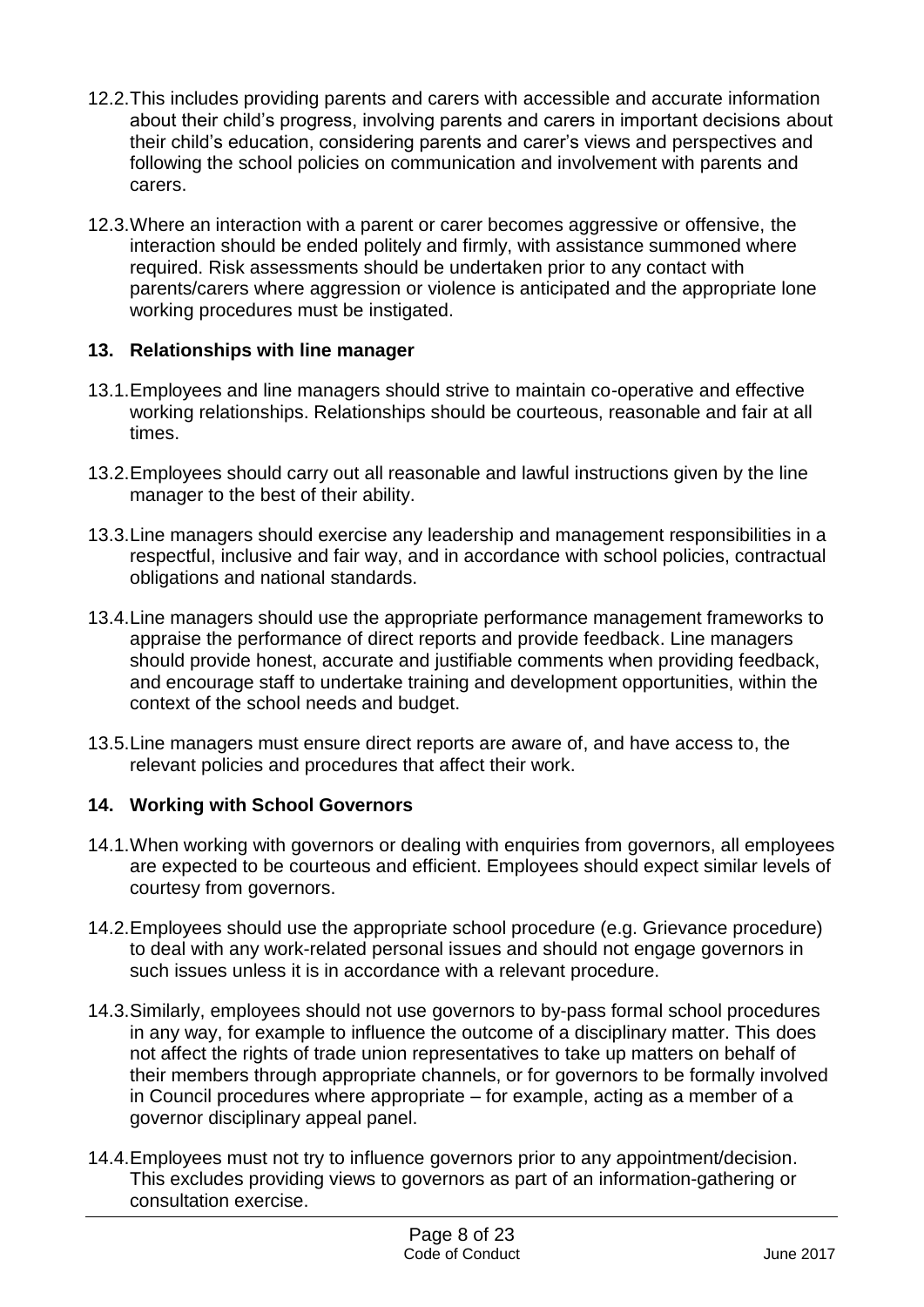# <span id="page-8-0"></span>**15. Working as part of a whole-school team**

- 15.1.Employees should endeavour to develop productive and supportive relationships with all school colleagues and to participate in whole-school development and improvement activities.
- 15.2.Employees should uphold all school policies and procedures and raise any concerns about the life or running of the school in an appropriate and responsible way.
- 15.3.Employees should recognise the important role of the school in the life of the community and take responsibility for upholding its reputation and building trust and confidence in it.
- 15.4.Employees should cooperate with other professionals in the children's workforce, establishing effective and productive relationships with other professional colleagues.
- 15.5.Employees should at all times ensure they act within their sphere of their own competence and responsibilities and seek clarification where this is needed.

# <span id="page-8-1"></span>**16. Respect for diversity and promoting equality**

- 16.1.All employees must act appropriately towards all children and young people, parents, carers and colleagues, whatever their socio-economic background , age, gender, sexual orientation, gender reassignment, marriage or civil partnership, pregnancy or maternity, disability, race, religion or belief.
- 16.2.Employees must take responsibility for understanding and complying with school policies relating to equality of opportunity, inclusion, access and bullying.
- 16.3.Employees should help to create a fair and inclusive school environment by taking steps to improve the wellbeing, development and progress of those with special needs, or whose circumstances place them at risk of exclusion or underachievement.
- 16.4.Employees should strive to address discrimination, bullying or stereotyping, or seek assistance from their line manager or head teacher where issues are identified.

#### <span id="page-8-2"></span>**17. Working with money**

- 17.1.Employees receiving or responsible for school money need to take particular care and must adhere to the appropriate financial procedures (FMSIS) at all times.
- 17.2.Employees submitting claims for reimbursement of legitimate expenditure must ensure the correct procedures are followed, the details of the claim are within set limits and can be substantiated (e.g. with receipts).

#### <span id="page-8-3"></span>**18. Using the school's resources and premises**

18.1.School equipment should not be used for excessive personal use unless authorised by the head teacher. This includes photocopy facilities, stationery, telephones, computers and premises.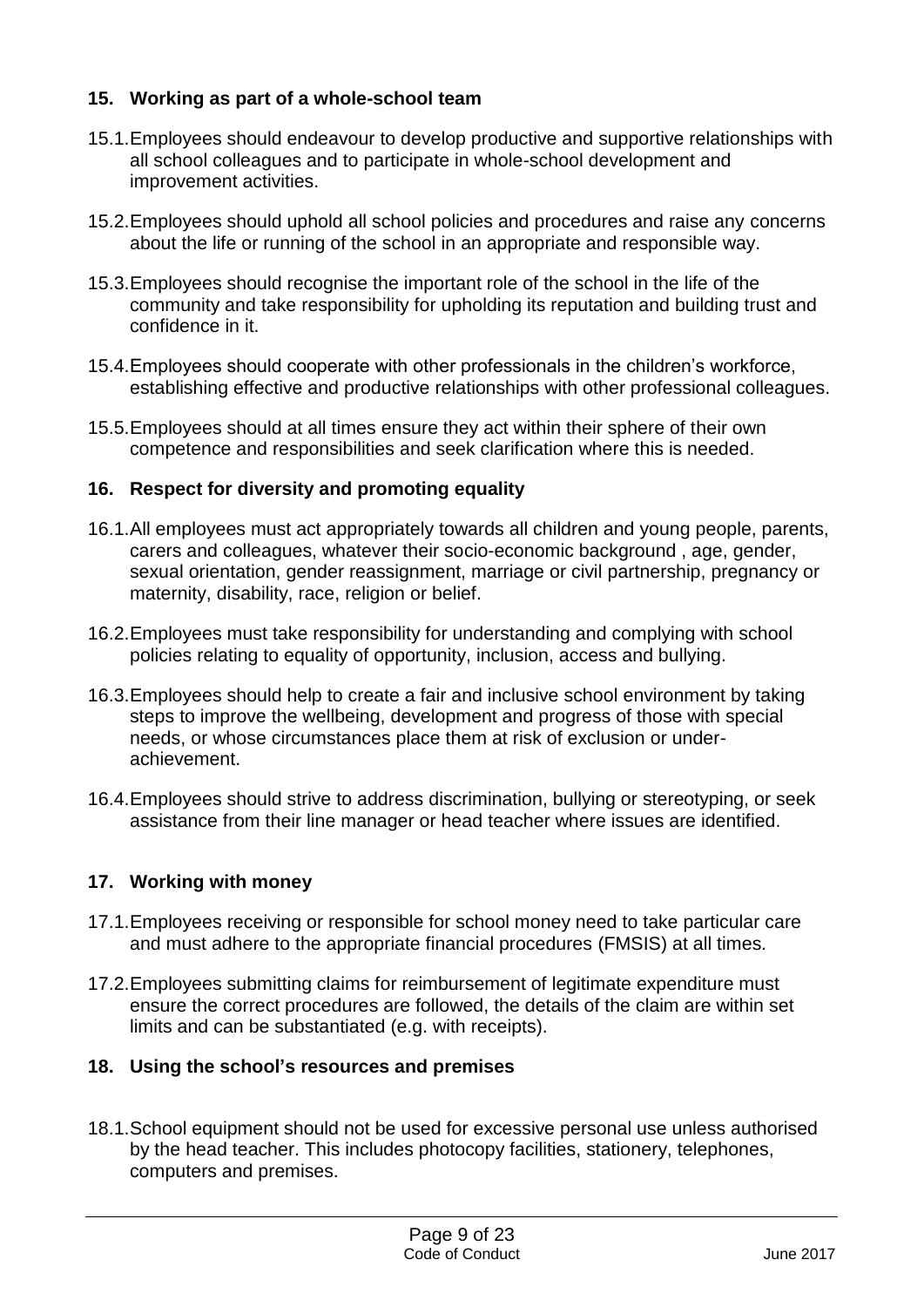18.2.School ICT systems, particularly email and internet, should only be used for professional purposes. ICT passwords should be kept confidential at all times and not disclosed to any other individual.

# <span id="page-9-0"></span>**19. Working Safely**

- 19.1.Both the school and its employees are responsible for ensuring that a healthy and safe working environment is maintained.
- 19.2.Actions or omissions of any individual that place others in danger may lead to disciplinary action.
- 19.3.Employees are expected to:
	- Adhere to the school's health and safety policy and rules.
	- Advise the head teacher/line manager/appropriate person of any unsafe situations or practices
	- Take appropriate steps to ensure the health and safety of other employees, pupils and any other users of the school premises
	- Wear any safety clothing/equipment and ensure all pupils are wearing and use appropriate equipment
	- Report any injuries, accidents or near misses to the appropriate Responsible Person
	- Report incidents of abusive/aggressive or bullying/threatening behaviour that is experienced or witnessed to the appropriate Responsible Person
	- Advise line manager when taking any medication that could affect the ability to work safely
	- Comply with hygiene requirements.

#### <span id="page-9-1"></span>**20. Protecting the School and its standards**

- 20.1.Where an employee has reason to suspect that colleagues, senior managers or governors are acting improperly, the employee should report these suspicions to the headteacher (or the chair of governors if the suspicions concern the head teacher). The employee will be assured the concerns, when made in good faith, will be heard without fear of victimisation, discrimination or disadvantage in accordance with the confidential reporting code.
- 20.2.Improper conduct can cover a wide range, including financial irregularity, abuse of pupils, abuse of power or position, neglect of duty, discrimination, bullying or harassment in accordance with the Whistleblowing Procedure.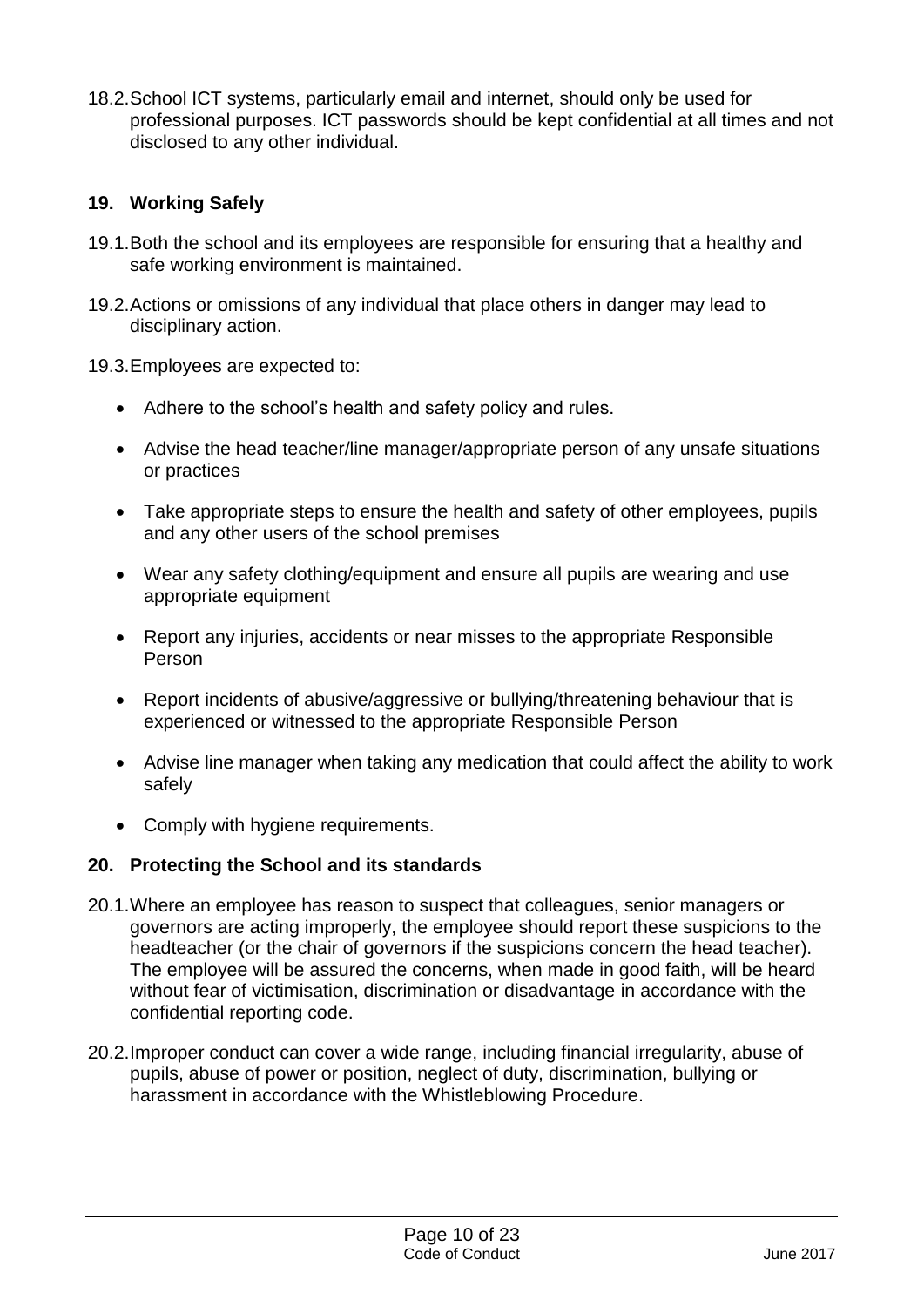# <span id="page-10-0"></span>**Appendix A – Teachers' Standards**

Teachers are expected to comply with the standards of personal and professional conduct set out in the [Teachers' Standards.](https://www.gov.uk/government/publications/teachers-standards)

- A teacher is expected to demonstrate consistently high standards of personal and professional conduct. The following statements define the behaviour and attitudes which set the required standard for conduct throughout a teacher's career.
- Teachers uphold public trust in the profession and maintain high standards of ethics and behaviour, within and outside school, by:
	- o treating pupils with dignity, building relationships rooted in mutual respect, and at all times observing proper boundaries appropriate to a teacher's professional position
	- o having regard for the need to safeguard pupils' well-being, in accordance with statutory provisions
	- o showing tolerance of and respect for the rights of others
	- o not undermining fundamental British values, including democracy, the rule of law, individual liberty and mutual respect, and tolerance of those with different faiths and beliefs
	- o ensuring that personal beliefs are not expressed in ways which exploit pupils' vulnerability or might lead them to break the law.
- Teachers must have proper and professional regard for the ethos, policies and practices of the school in which they teach, and maintain high standards in their own attendance and punctuality.
- Teachers must have an understanding of, and always act within, the statutory frameworks which set out their professional duties and responsibilities.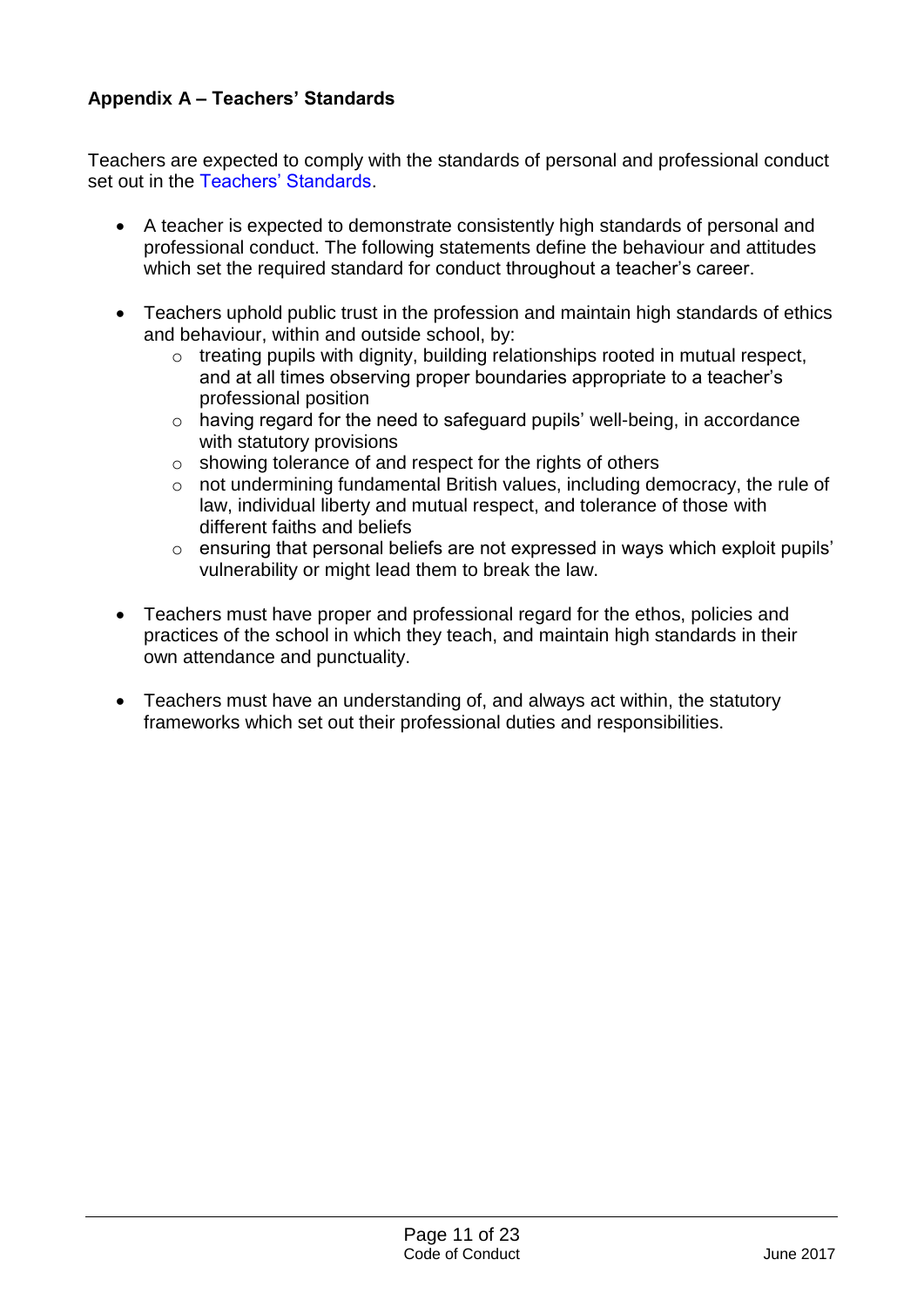#### Appendix B – Brookfields Code of Conduct

# **Code of Conduct – Brookfields School**

#### **1. Purpose**

- 1.1 The aim of this Code of Conduct for employees is to set out the standards of conduct and behaviour expected of all staff and volunteers (hereafter referred to as employees) and to provide further information for employees. This should be read in conjunction with the Teachers' Standards.
- **1.2** It recognises that staff in school are in a unique position of influence and must maintain behaviour that sets a good example and acts as a role model to all of the pupils within the school. Whilst every effort has been made to ensure that the guidance provided is as detailed as possible, situations may arise which are not specifically covered in the code. Where this happens, employees are expected to use their professional judgement and act in the best interests of the school and its pupils**.** If any employee is ever unsure what the expectations are in any given circumstance, they should speak to their Line Manager, the Headteacher or a member of the Senior Leadership Team
- 1.3 Brookfields School is a Rights Respecting School and recognises the importance of the United Nations Convention of the Rights of the Child (UNCRC). This Code of Conduct supports Articles 2, 3, 19, 23, 28, 34 and 36 of the UNCRC [https://downloads.unicef.org.uk/wp-content/uploads/2010/05/UNCRC\\_summary-](https://downloads.unicef.org.uk/wp-content/uploads/2010/05/UNCRC_summary-1.pdf?_ga=2.218673564.487412006.1502104273-2103792252.1502104273)[1.pdf?\\_ga=2.218673564.487412006.1502104273-2103792252.1502104273](https://downloads.unicef.org.uk/wp-content/uploads/2010/05/UNCRC_summary-1.pdf?_ga=2.218673564.487412006.1502104273-2103792252.1502104273)
- 1.4 This Code does not form part of any employee's contract of employment and it may be amended at any time.
- **1.5** Failure to comply with the code of conduct, and with the associated school policies and required reading, may result in disciplinary action being taken. Where clarification is needed on any aspect of this document, this should be sought from the Headteacher or a member of the Senior Leadership Team.

#### **2. Scope**

- **2.1** It is expected that all people working in school will carry out their role in line with the requirements outlined in their job description, professional standards and conditions of service, school policy statements and agreed practice.
- 2.2 The Code applies to all employees regardless of length of service, including those in their probationary period. It also applies to agency workers and self-employed contractors although, unlike employees, breaches of the Code will not be managed through the disciplinary procedure.
- 2.3 As recognisable figures in the local community the behaviour and conduct of staff of Brookfields School outside of work can affect their employment. Therefore, conduct outside work may be treated as a disciplinary matter if it is considered that it is relevant to the employee's employment [see Disciplinary Policy].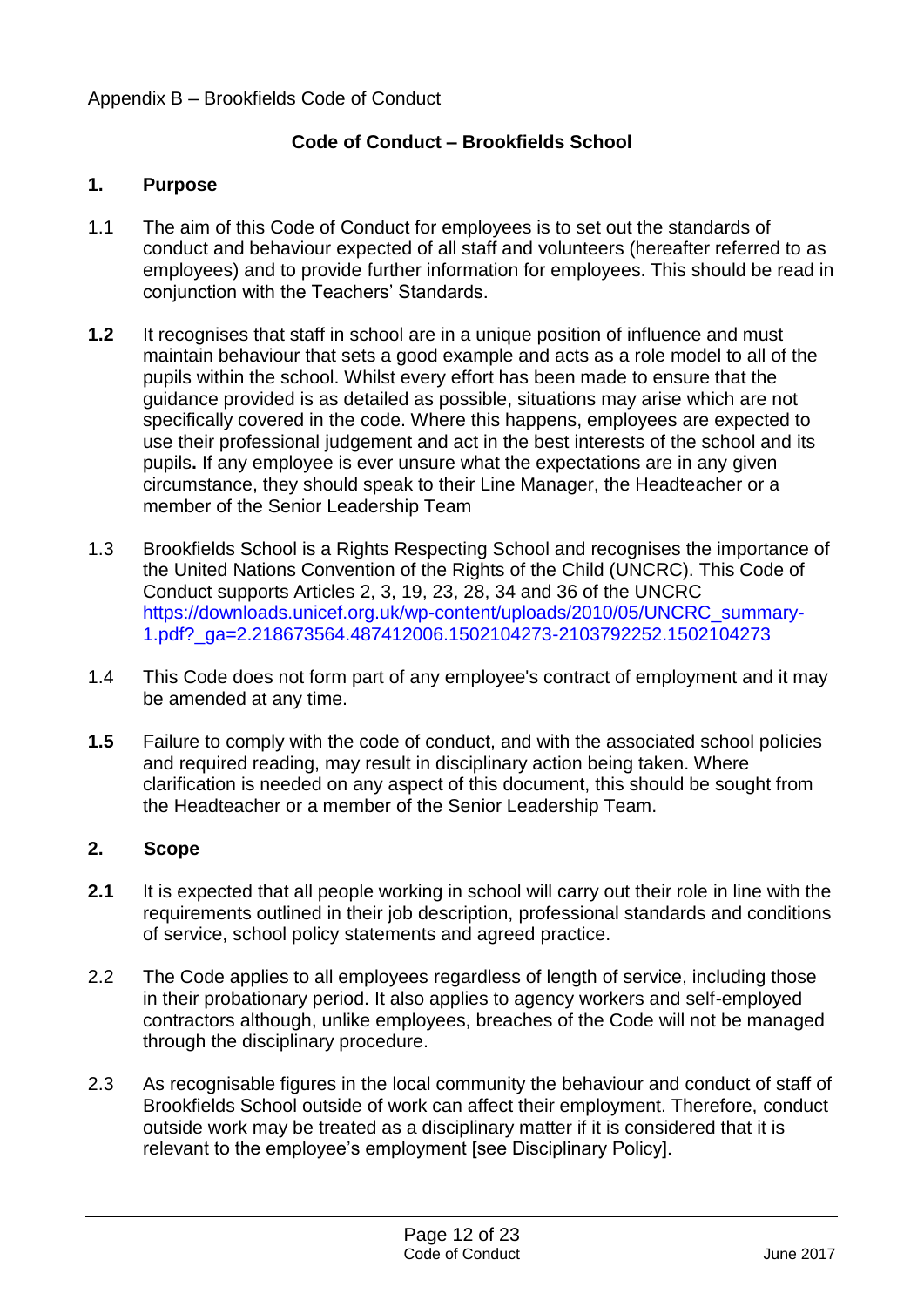# **3. Safeguarding and promoting the welfare of children**

- 3.1 All employees are responsible for safeguarding children and promoting their welfare. This means that employees are required to take action to protect children from maltreatment, prevent impairment of children's health or development and ensure that children grow up in circumstances consistent with the provision of safe and effective care. This will enable all children to have the best outcomes.
- 3.2 All employees must be aware of the signs of abuse and neglect and know what action to take if these are identified. All employees must complete Level 1 Safeguarding Training.
- 3.3 To do this employees must have fully read and understood our child protection / safeguarding policies, be aware of our systems for keeping children safe and must follow the guidance in these policies at all times.
- 3.4 All employees must co-operate with colleagues and with external agencies where necessary.
- **3.5** Where an employee is in a specified position of trust with a child under 18, it is an offence for that person to engage in sexual activity with or in the presence of that child, or to cause or incite that child to engage in or watch sexual activity. This means that adults should not:
	- use their position to gain access to information about children for their own or others' advantage
	- use their position to intimidate, bully, humiliate, threaten, coerce or undermine children or young people
	- use their status and standing to form or promote relationships which are of a sexual nature, or which may become so
- 3.6 Personal association with safeguarding matters **–** employees must inform the Headteacher immediately if they, or a close family member, are being investigated in connection with a child protection / safeguarding allegation out of school.

#### **4. Duty of care**

- 4.1 Staff must:
	- understand the responsibilities, which are part of their employment or role, and be aware that sanctions will be applied if these provisions are breached
	- always act, and be seen to act, in our pupils' best interests
	- avoid any conduct which would lead any reasonable person to question their motivation and/or **intentions**
	- take responsibility for their own actions and behaviour.

#### **5. Health and Safety**

5.1 Employees must adhere to the School's Health and Safety Policy, procedure and guidance – each employee must ensure that they take every action to keep themselves and everyone in the school environment safe and well.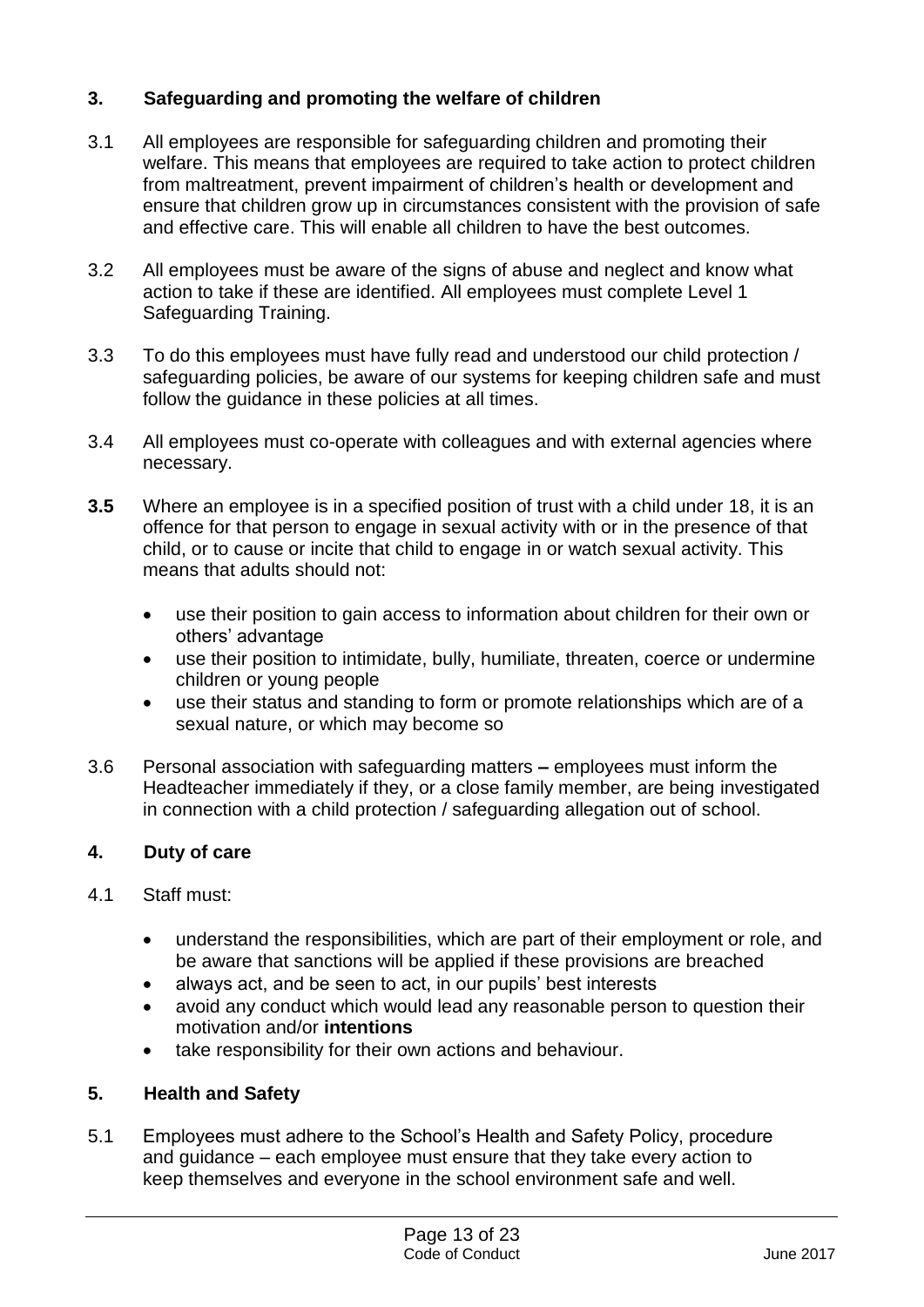- 5.2 **Personal health** it is wise and prudent that if a member of staff has a health issue then a health plan should be drawn up with the School's HR Officer. Personal medication should be stored safely and securely.
- 5.1 Employees must ensure that they:
	- familiarise themselves with the Health and Safety statements produced by Brookfields School as published
	- read and understand the Brookfields School Health and Safety Policy
	- comply with Health and Safety Regulations and use any safety equipment and protective clothing which is supplied to you by Brookfields School
	- comply with any accident reporting requirements
	- comply with all hygiene requirements
	- never act in a way which might cause risk or damage to any other members of the

Brookfields School community or visitors.

- inform their Line Manager of any paid work undertaken elsewhere. This is to comply with the Working Time Regulations, which are a Health and Safety initiative.
- 5.3 The use of illegal drugs or alcohol during working hours is unacceptable. All employees are expected to attend school in a fit state to work

# **6. Honesty and Integrity**

- 6.1 Employees are expected to demonstrate consistently high standards of personal and professional conduct. The following statements define the behaviour and attitudes which set the required standard for conduct at our school.
- 6.2 Employees uphold public trust in Brookfields School and maintain high standards of ethics and behaviour within and outside school by:
	- treating pupils, staff, families and visitors with dignity, building relationships rooted in mutual respect, and at all times observing proper boundaries appropriate to their professional position
	- having regard for the need to safeguard pupils' well-being in accordance with statutory provisions
	- showing tolerance of and respect for the rights of others
	- not undermining fundamental British values, including democracy, the rule of law, individual liberty and mutual respect, and tolerance of those with different faiths and beliefs
	- ensuring that personal beliefs are not expressed in ways which exploit pupils' or families' vulnerability or might lead them to break the law.
- 6.3 Employees must have proper and professional regard for the ethos, policies and practices of Brookfields School and maintain high standards in their own attendance and punctuality.
- 6.4 Staff must maintain high standards of honesty and integrity in their work. This includes the handling and claiming of money and the use of Brookfields School property and facilities.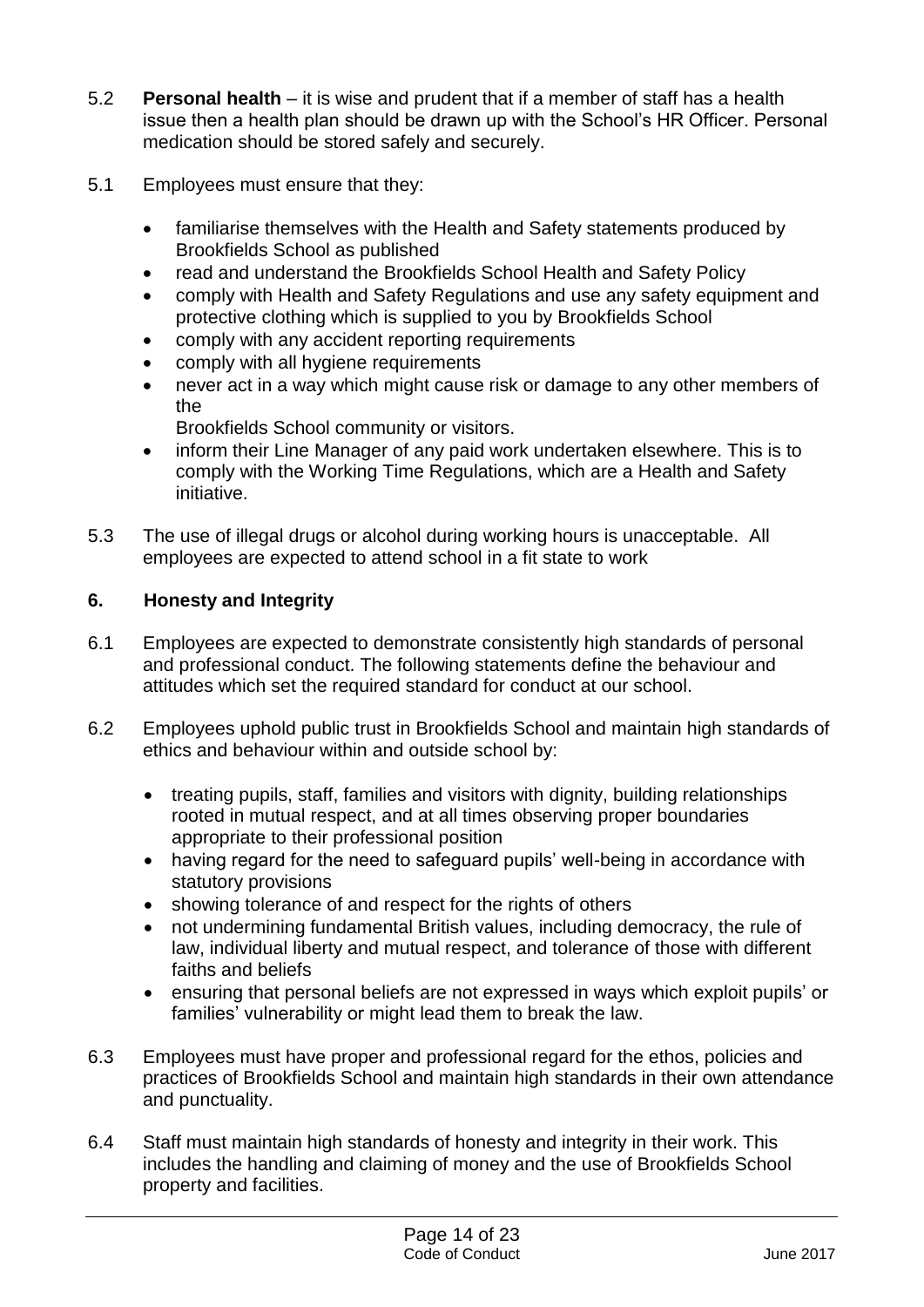# **7. Tackling Discrimination**

- 7.1 Employees are required to understand the types of discrimination and bullying that pupils and colleagues may be subject to. Employees are required to have read and understood our Equality and Diversity Policy and Anti-Bullying and Harassment Policy.
- 7.2 Employees must not ignore any form of discrimination. This includes inappropriate jokes and banter. Employees must positively promote equality and diversity and inclusion at all times.

#### **8. Professional boundaries and relationships**

- 8.1 Employees at Brookfields School are in a position of trust in relation to our pupils which means that the relationship between an employee and a pupil is not one of equal.
- 8.2 Employees must ensure that they avoid behaviour which might be misinterpreted by others. This includes any type of communication that they may have with pupils.
- 8.3 Employees must not make sexual remarks to any pupil or discuss their own sexual relationships with, or in the presence of pupils. Employees must not discuss a pupil's sexual relationships in inappropriate settings or contexts. Any sexual behaviour by a member of staff towards any pupil is unacceptable and illegal.
- 8.4 Employees must ensure that professional boundaries are maintained at all times with colleagues, pupils and their families, and visitors. This means that employees should not show favouritism to any pupil and should not allow pupils to engage in any type of behaviour that could be seen to be inappropriate. Pupils are not employees' friends and should not be treated as such.
- 8.5 Employees should be aware that it is not uncommon for pupils to become strongly attracted to a member of staff or to develop an infatuation. If any member of staff becomes aware of an infatuation they should discuss it with their Line Manager or Headteacher immediately so that they can receive support on the most appropriate way to manage the situation.
- 8.6 Employees should not give their personal contact details to pupils or their families' eg personal telephone number or email address. Employees should not be 'friends' with current or ex-pupils or their families on Facebook or any other social media sites.
- 8.7 For employees who are in a relationship with a colleague, parent or carer, or any other person associated with Brookfields School, we expect that they identify this to their Headteacher and ensure that this does not create a conflict of interest or affect their professional judgement or responsibilities in any way.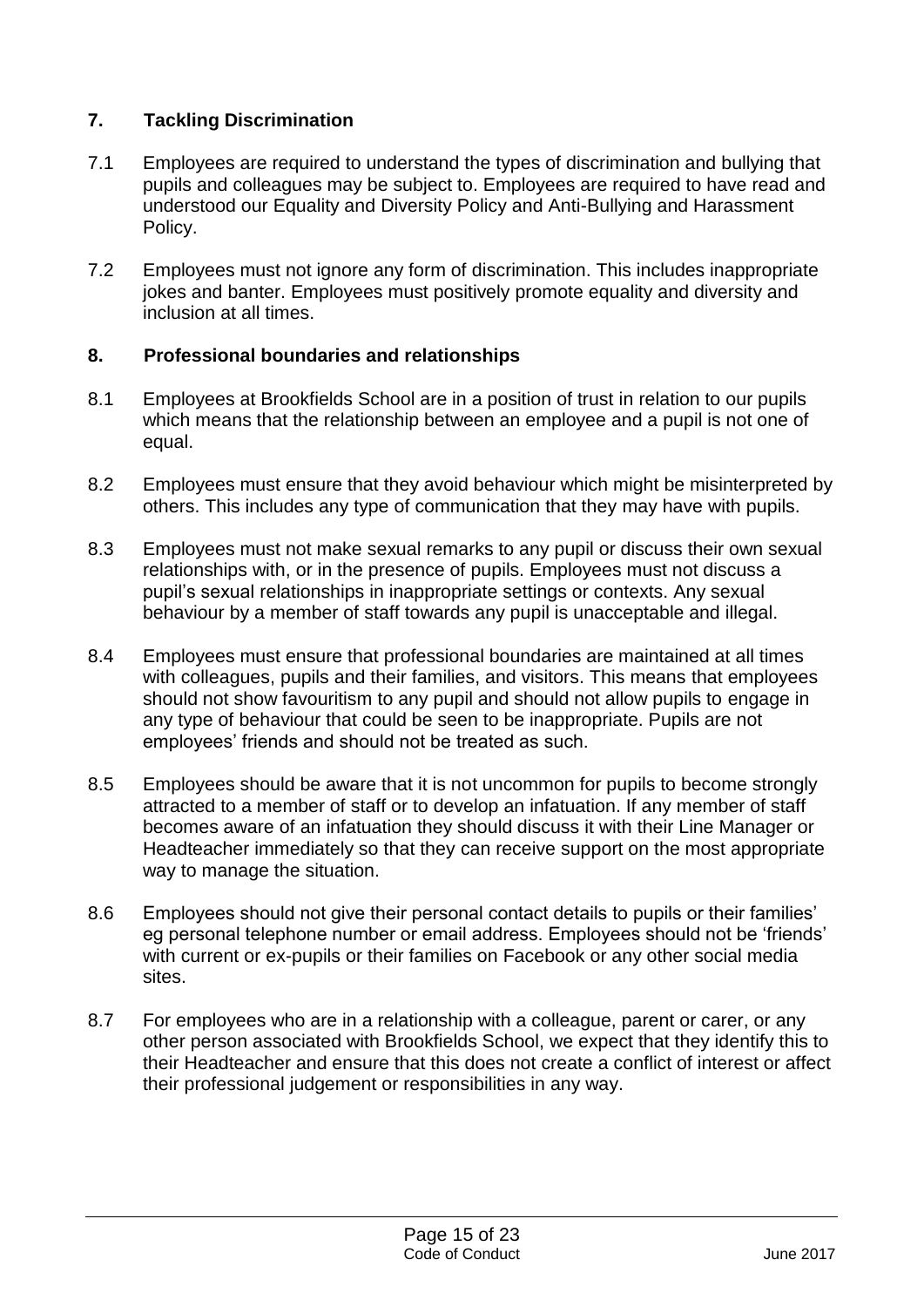# **9. Confidentiality and protection of data**

- 9.1 Members of staff and Governors may have access to confidential information about pupils, their families, colleagues or other matters relating to Brookfields School. This could include personal and sensitive data, for example information about a pupil's home life. Employees should never use this information to their own personal advantage or to humiliate, intimidate or embarrass others. Employees should never disclose this information unless this is in the proper circumstances and with the proper authority.
- 9.2 If an employee is ever in doubt about what information can or can't be disclosed, they should speak to the Headteacher or a member of the Senior Leadership Team
- 9.3 Brookfields School holds and processes data that is protected under the Data Protection Act 1998. Employees are expected to comply with the School's systems for collecting, storing and using data. If any employee becomes aware that data is at risk of compromise or loss, or has been compromised or lost, they must report it immediately to the Headteacher
- 9.4 Employees must ensure that they have read and understood all of our polices that relate to data including our IT policies.
- **9.5** Staff should not disclose sensitive information about the school, its employees, pupils, families or the local authority to third parties**.** Exceptions would be:
	- the necessary disclosure of suspected / alleged abuse of a pupil to DSL (Designated Safeguarding Lead).
	- discussion with a person accompanying or representing an employee in a formal meeting or disclosure under the Whistleblowing Procedure
	- where employees are asked for school information outside the school environment, this request should be referred back to the school and/or a meeting arranged in school to discuss the matter.
	- all media communication must be directed to the Headteacher.
- 9.6 Staff must provide data to parents seeking information about pupil progress or other colleagues in the school / transfer destinations.

# **10. Physical contact with pupils**

- 10.1 There are occasions when it is entirely appropriate and proper for staff to have physical contact with pupils. Employees must ensure that they only do so in ways that are appropriate to their professional role and in response to the pupil's needs at the time. This should be of limited duration and appropriate to the age, stage of development, gender and background of the pupil. Employees should always be able to explain why they have made physical contact with a pupil.
- 10.2 There may also be occasions where a pupil is in distress and needs comfort and reassurance which may include age and developmental appropriate physical contact. If an employee is in this position then they should consider the way in which they offer comfort, ensuring that it is not open to misinterpretation and is always reported to their Line Manager.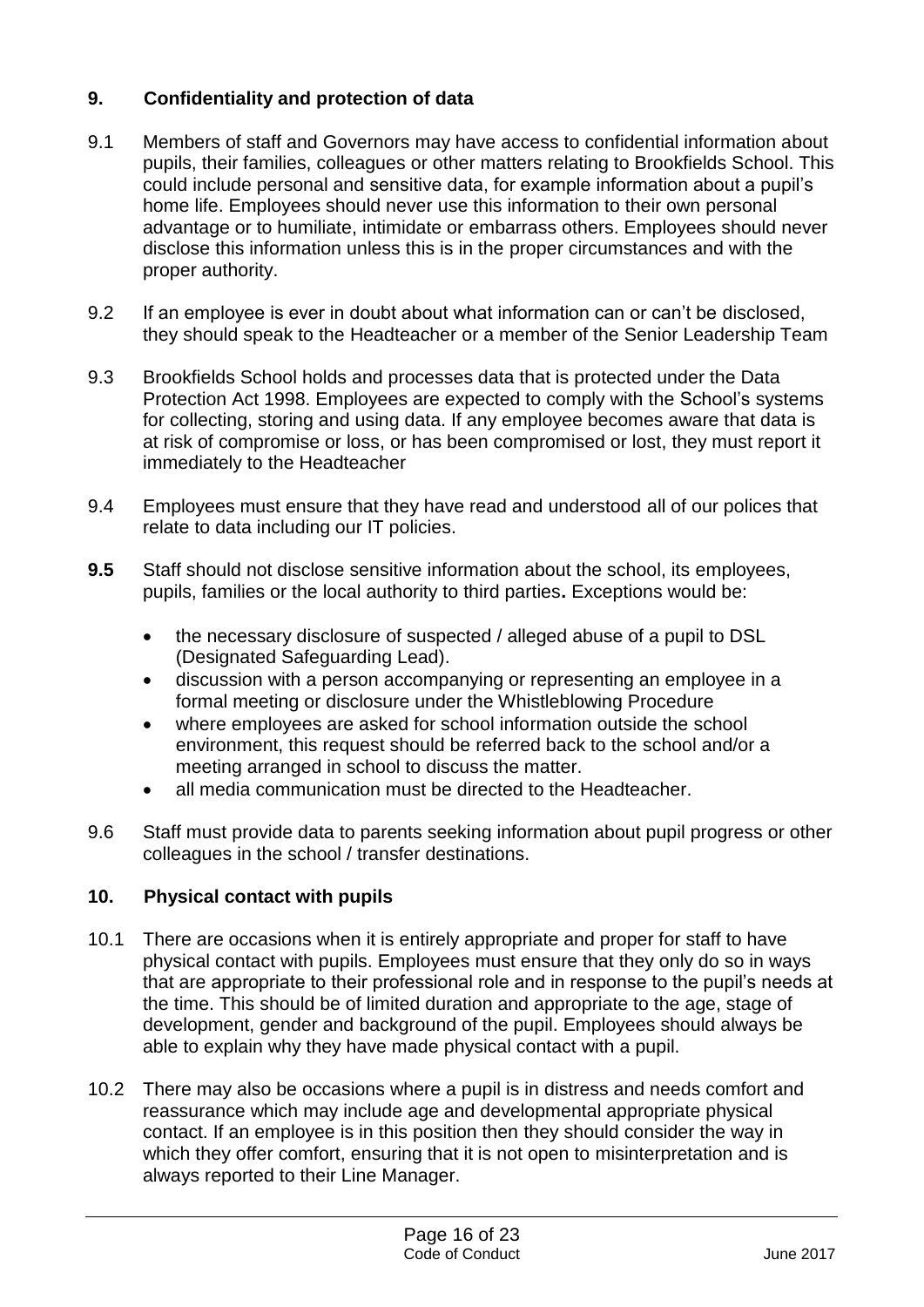- 10.3 Staff must understand the School's Behaviour Policy in relation to physical interventions. Staff working directly with pupils must have received training in PROACT-SCIPr UK ® from one of the School's certified trainers. Staff may legally physically intervene using PROACT-SCIPr UK ® approved physical intervention with pupils to prevent them from committing a crime, injuring themselves or others, or causing damage to property. Physical force should never be used as a form of punishment.
- 10.4 Sexual contact, including grooming patterns of behaviour, with pupils is unlawful and unacceptable in all circumstances.

#### **11. Social contact with pupils and families including** social **networking websites, social contact and online E-Safety**

- 11.1 Employees should not establish or seek to establish social contact, via any channels (including social media), with pupils of their families for the purposes of securing a friendship or to pursue or strengthen a relationship. Employees should only use work provided equipment and school provided accounts for communicating electronically with pupils.
- 11.2 Brookfields School's advice to staff is not to connect to pupils via social media or other communication channels [see Staff User ICT Policy].
- 11.3 Employees must ensure they are familiar with, and promote, the policy on online esafety.
- 11.4 Employees working in school should not seek or establish e-relationships with children / parents through Social networking sites.
- 11.5 Internal e-mail systems should only be used in accordance with the organisation's Acceptable Use Policy (AUP). This is for school emails that may contain sensitive data.
- 11.6 Employees working in school should adhere to the School's guidelines regarding their personal use of social networking sites. This is within the School's online E-Safety Policy**.**
- 11.7 Employees are strongly advised in their own interests to take steps to ensure that their personal data is protected from anybody who does not have permission to access it. This means that employees should:
	- refrain from identifying themselves as working for the school in a way which has the effect of bringing the school into disrepute
	- not identify other employees without their consent
	- not make any defamatory remarks about the school, its employees, pupils, families, visitors or any other school community members
	- not disclose data or information about the school, employees, pupils, their families or visitors that could breach the Data Protection Act 1998, for example, posting photographs or images of children or young people
	- not allow pupils to access their personal social networking accounts
	- ensure that personal social networking sites are set highest possible privacy setting and pupils are never listed as approved contacts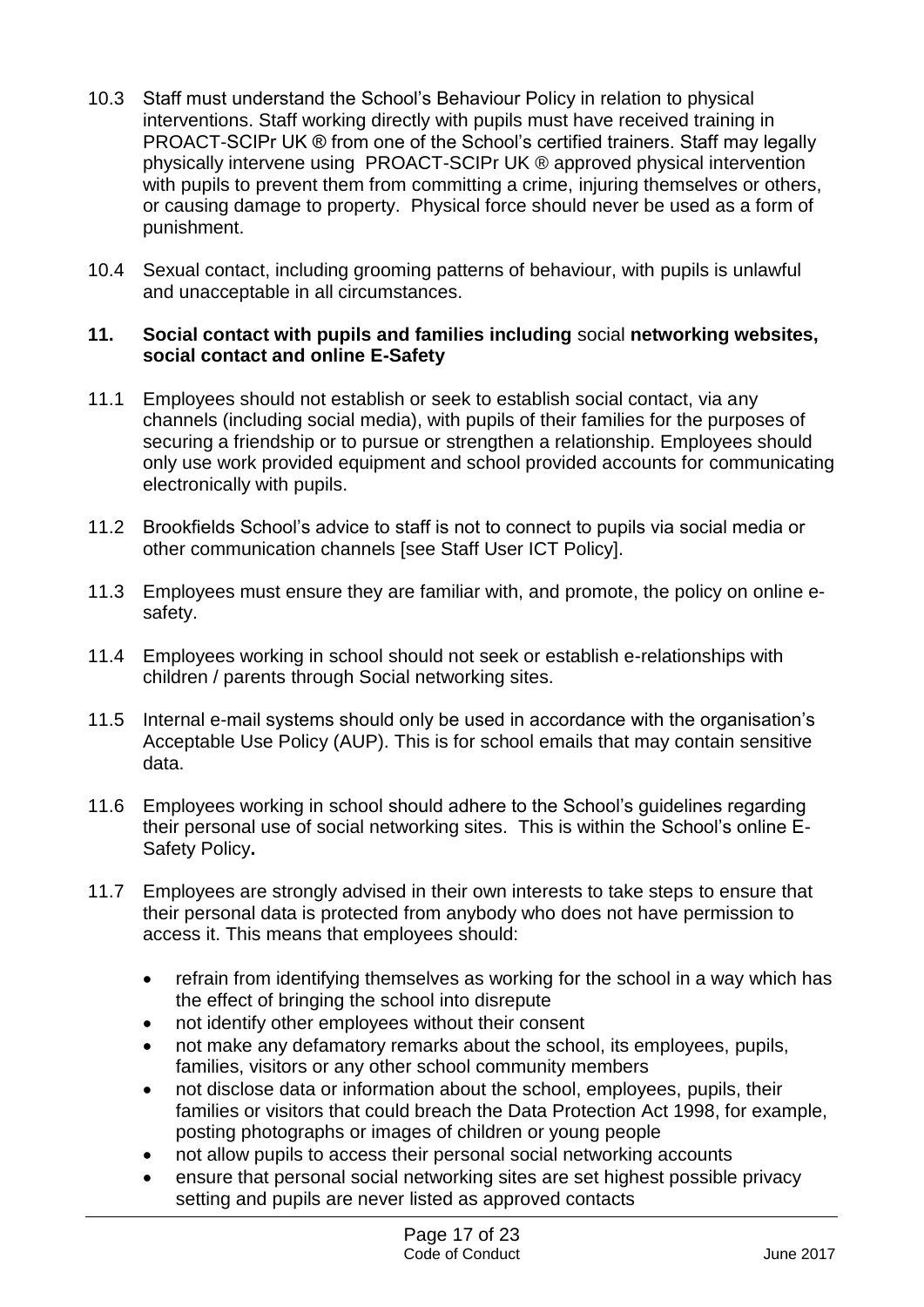- never access the social networking sites of pupils
- not give any of their personal contact details to pupils or their families, including their mobile telephone number etc
- not use internet or web-based communication channels to send personal messages to a child / young person.
- 11.8 Adults who work with children should not seek to have social contact with the families of pupils they work with, unless the reason for this contact has been firmly established and agreed with Senior Leaders.
- 11.9 Our School is part of our community and we recognise that, as members of the community, employees will come into contact with pupils and family members outside of the School. We expect staff to use their professional judgement in such situations and to report to their Line Manager any contact that they have had with a pupil, outside of school, that they are concerned about or that could be misinterpreted by others
- 11.10 Failure to comply with the guidelines on staff use of social networking sites may lead to disciplinary action being initiated.

# **12. Working one to one with pupils or Families**

- 12.1 The School has a Lone Working Policy. If you will be working with a family or a pupil on your own, please adhere to this policy.
- 12.2 There will be times where an employee is working one to one with a pupil and this is acceptable. Employees need to understand that this means that they may be more vulnerable to allegations being made against them. Therefore it is important that employees:
	- avoid meeting on a one to one basis in secluded areas of the School
	- ensure that the door to the room is open or that there is visual access into the room
	- inform a colleague or Line Manager of the meeting, preferably beforehand
	- report to their Line Manager if the pupil becomes distressed or angry.

#### **13. Dress and appearance**

- 13.1 Working in Brookfields School, employees are role models to our pupils and how they present themselves is important. Our expectation is that staff are decently, appropriately and professionally dressed in work at all times. We do not permit at any time:
	- the wearing of clothes that are revealing
	- allow underwear to be seen (male or female)
	- have offensive logos or writing
	- blue denim jeans or camouflage-print trousers
	- ripped or torn clothes at any times
	- short shorts or other holiday / beach wear
	- clothing that is too revealing at the bust or midriff
	- flip-flops or toe-post sandals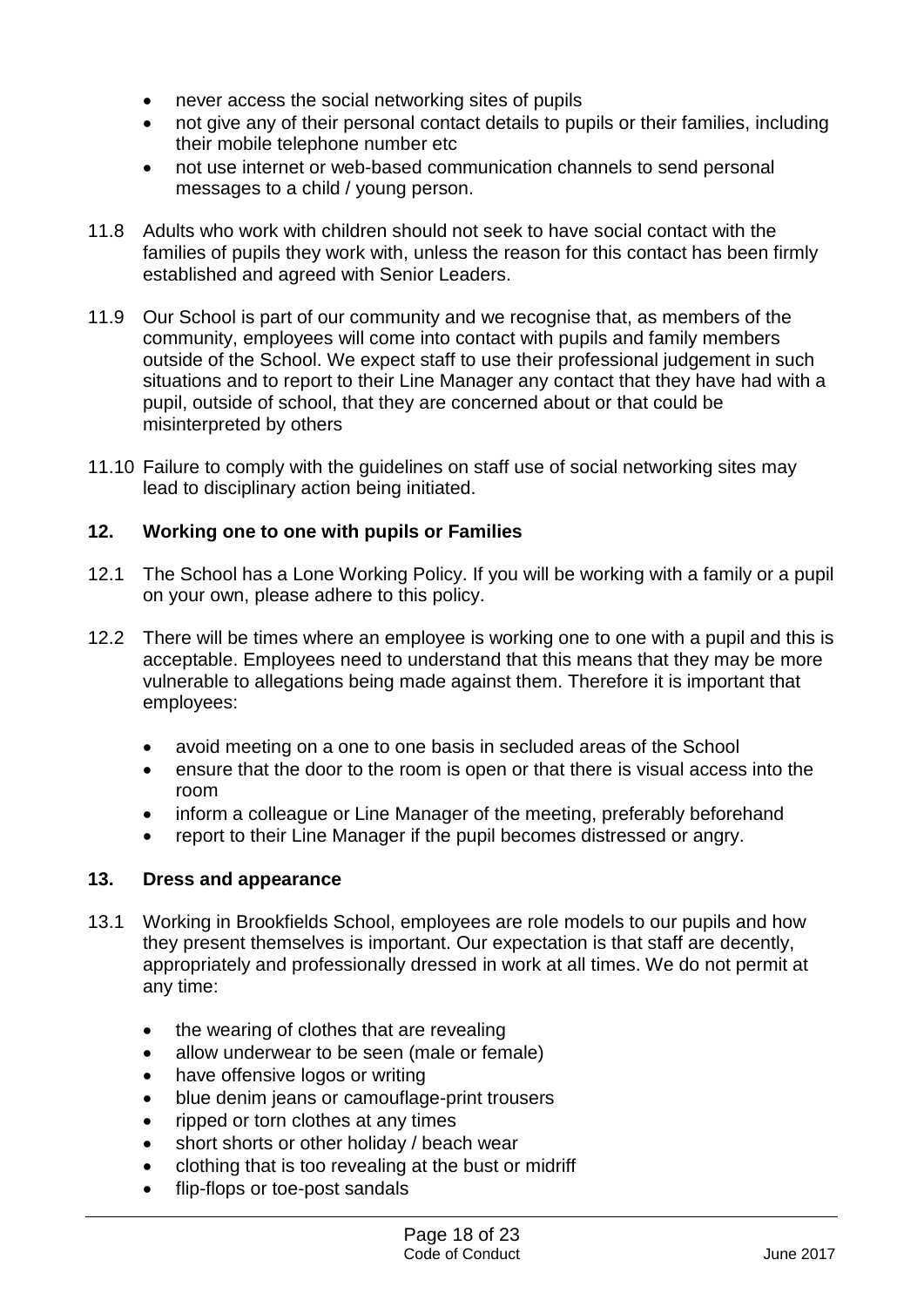- open toed shoes / sandals may result in injury and should only be worn when it is safe to do so and are worn at the employees own risk.
- 13.2 If an employee is unsure whether any item of clothing is inappropriate then they should not wear it to work. Employees can always speak to their Line Manager if they are unsure. Where we identify that an employee is wearing clothing that we do not find acceptable they will be informed.
- 13.3 The use of mobile phones in front of pupils during working hours is strictly prohibited. Please ensure your phone is switched off or on 'silent' mode. All use of mobile phones by staff are restricted to break times and after 3.30pm in staff only areas.
- 13.4 The use of personal devises to take photographs of pupils and their families is prohibited at all times. Only use school equipment to take photographs of pupils and their families.

#### **14. Gifts and hospitality**

- 14.1 For many of our employees there will be a limited opportunity to accept gifts and hospitality, but all staff must be aware that it is not acceptable for staff to accept bribes. Therefore any gift, promotional offer or hospitality intended either for the employee or for Brookfields School that exceeds a nominal value of £15.00 must be declared to the Headteacher and permission must be obtained before accepting. If an employee is ever unsure, then the best course of action is to politely decline the offer.
- 14.2 It is traditional for pupils and their parents or carers to give gifts as a small token of appreciation or as a thank you to members of staff at certain times throughout the academic year. This Code of Conduct is not designed to stop that practice. Staff may accept gifts from pupils and their parents or carers provided that they meet this definition. Staff should make the Headteacher aware of any pupil who is giving them gifts on a regular basis, or any pupil or parent or carer who expects something in return for a gift, as this would not be acceptable.
- 14.3 Staff should not give gifts to pupils unless this is part of a recognised practice in line with the School's Behaviour Policy.

#### **15. Keeping within the law**

- 15.1 Staff are expected to operate within the law. Unlawful or criminal behaviour at work or outside work may lead to disciplinary action, including dismissal, being taken. However, being investigated by the police, receiving a caution or being charged will not automatically mean that an employee's employment is at risk.
- 15.2 Employees must ensure that they:
	- uphold the law at work
	- never commit a crime away from work which could damage public confidence in them or Brookfields School or which makes them unsuitable for the work they do. This includes, for example: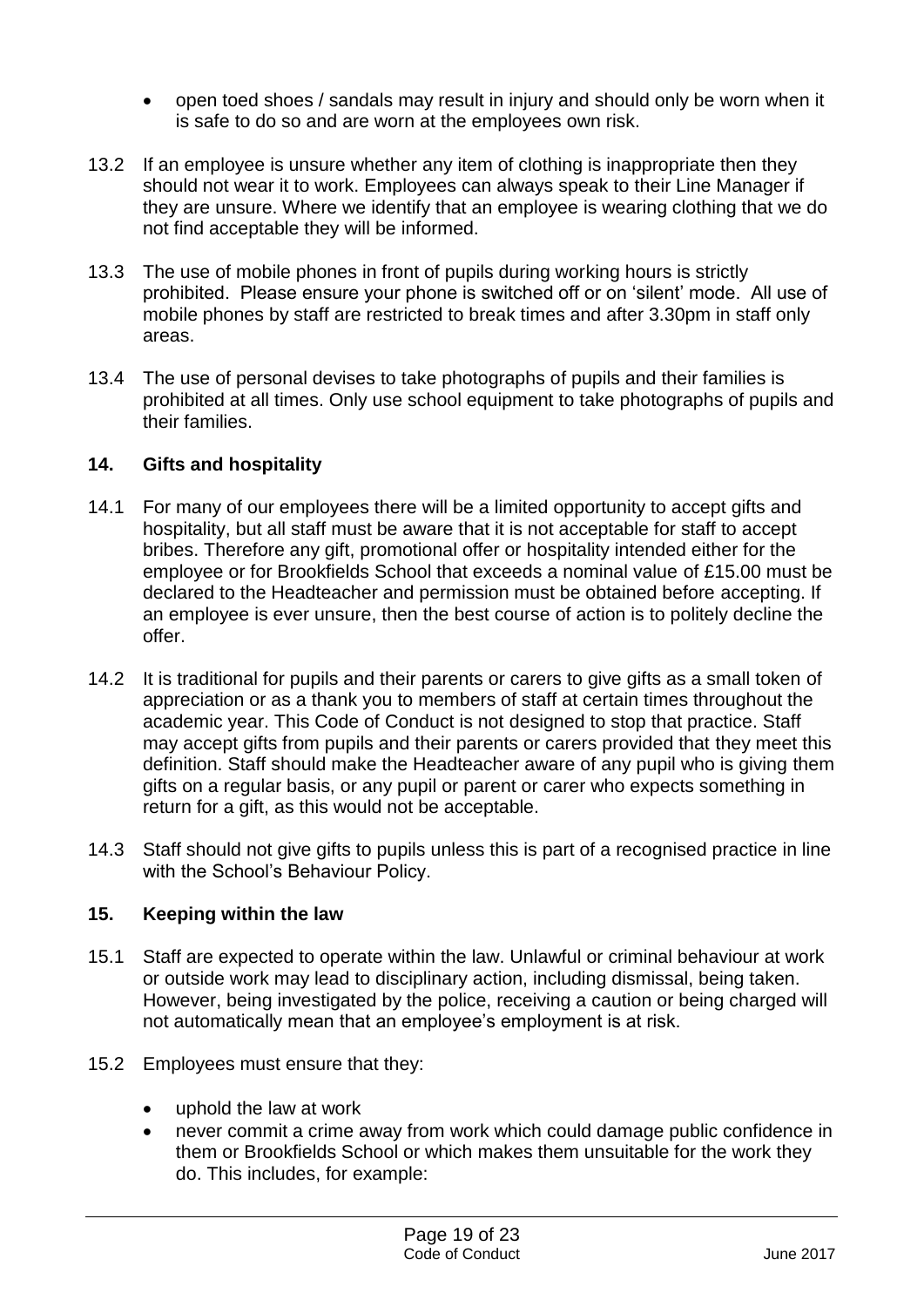- submitting false or fraudulent claims to public bodies (for example, income support, housing or other benefit claims)
- breaching copyright on computer software or published documents
- Sexual offences which will render them unfit to work with children or vulnerable adults
- crimes of dishonesty which render them unfit to hold a position of trust.
- 15.2 Write and tell the Headteacher or Chair of Governors immediately if they are questioned by the police, charged with, or convicted of, any crime whilst they are employed at Brookfields School (this includes outside of their working hours). The Headteacher and / or Governors will then need to consider whether this charge or conviction damages public confidence in Brookfields School or makes the employee unsuitable to carry out their duties.

#### **16. Conduct outside of work**

- 16.1 Unlike some other forms of employment, working at Brookfields School means that an employee's conduct outside of work could have an impact on their role. Staff must not engage in conduct outside work which could seriously damage the reputation and standing of the School or the employee's own reputation or the reputation of other members of the School's community. Employees should be aware that any conduct that we become aware of that could impact on their role within the School or affect the School's reputation will be addressed under our disciplinary procedure. This includes use of social media even where comments are not publicly available.
- 16.2 We therefore expect employees to make us aware immediately of any such situations that have happened outside of Brookfields School.

#### **17. Declaration of interests**

- 17.1 An employee is required to declare any associations with a group or an organisation which could be considered to conflict with the ethos of the school.
- 17.2 Employees should also consider carefully whether they need to declare to the school any relationship with any individual(s) which might cause a conflict with school activities (eg a relationship with a Governor, another staff member or a contractor who provides services to the school).
- 17.3 Failure to make a relevant declaration of interests is a breach of trust if in doubt seek advice!
- 17.4 All declarations should be submitted on a school Register of Business Interests form (see Appendix 1).

#### **18. Use of school premises, equipment & communication systems**

18.1 School equipment and systems (eg phone, email and computers) are available only for school-related activities – they should not be used for another job / personal use unless this has been authorised by the Headteacher.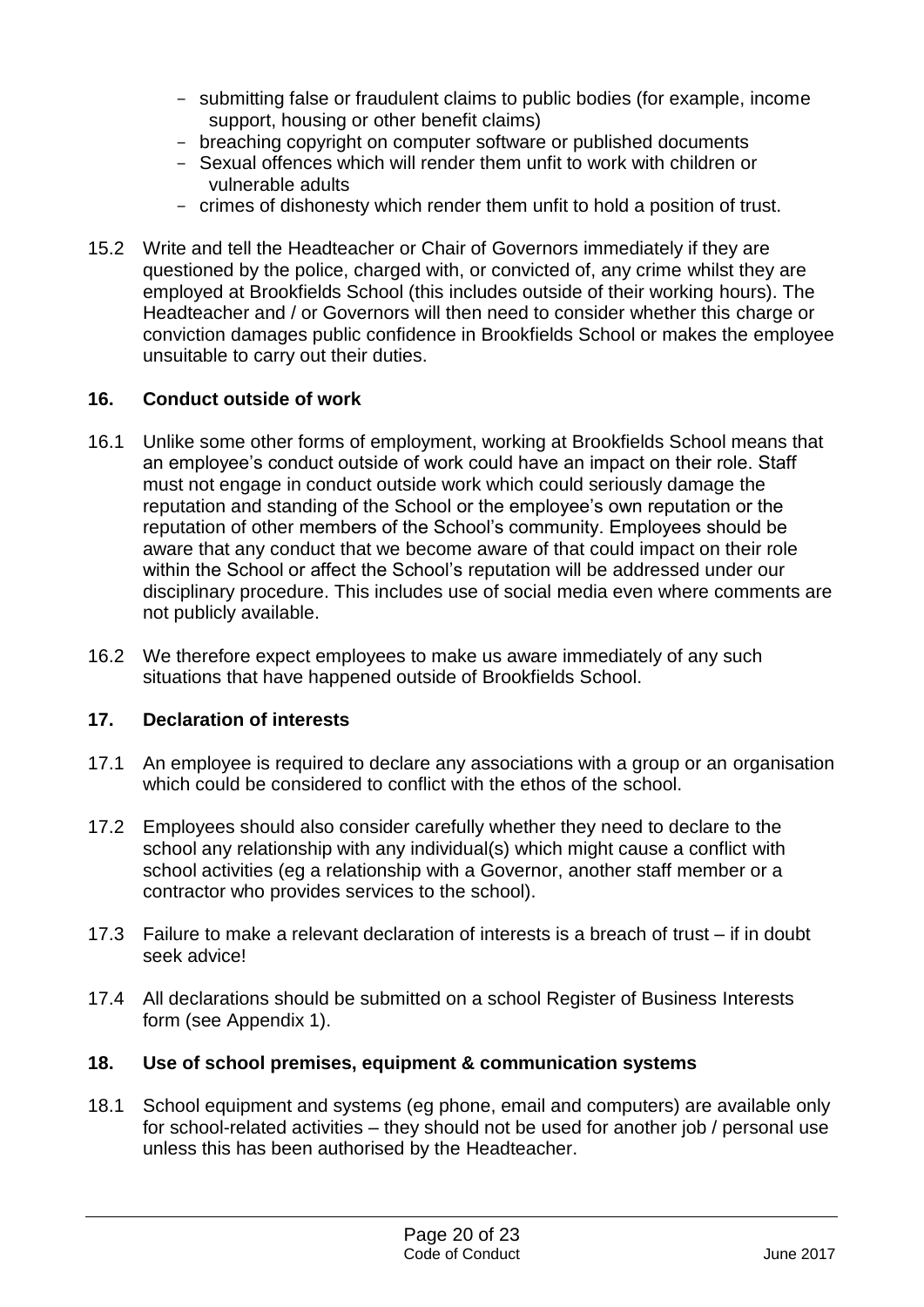- 18.2 Illegal, inappropriate or unacceptable use of school equipment / communication systems may result in disciplinary action and in serious cases could lead to an employee's dismissal. This list of prohibited use is not exhaustive but includes;
	- creating / sending / forwarding any message that would be considered inappropriate / unacceptable
	- committing or implying commitment to any contractual arrangements
	- access to or publication of illegal, offensive, unacceptable or inappropriate or non-work related material
	- any illegal activities
	- posting confidential information about the school and/or other employees, children or parents
	- gambling or gaming
	- unauthorised use of school facilities (or employee's personal IT equipment), for personal use during employee's working time.
- 18.3 Employees who are unsure if something he / she receives or proposes to do might breach this policy should seek advice from the Headteacher.
- 18.4 The school has the right to monitor e-mails, phone-calls, internet activity or document production (eg to detect misuse, protect systems from viruses and to investigate).

# **18. Review**

18.1 This Code of Conduct is reviewed and amended at least every three years. We will monitor the application and outcomes of this code of conduct to ensure it is working effectively.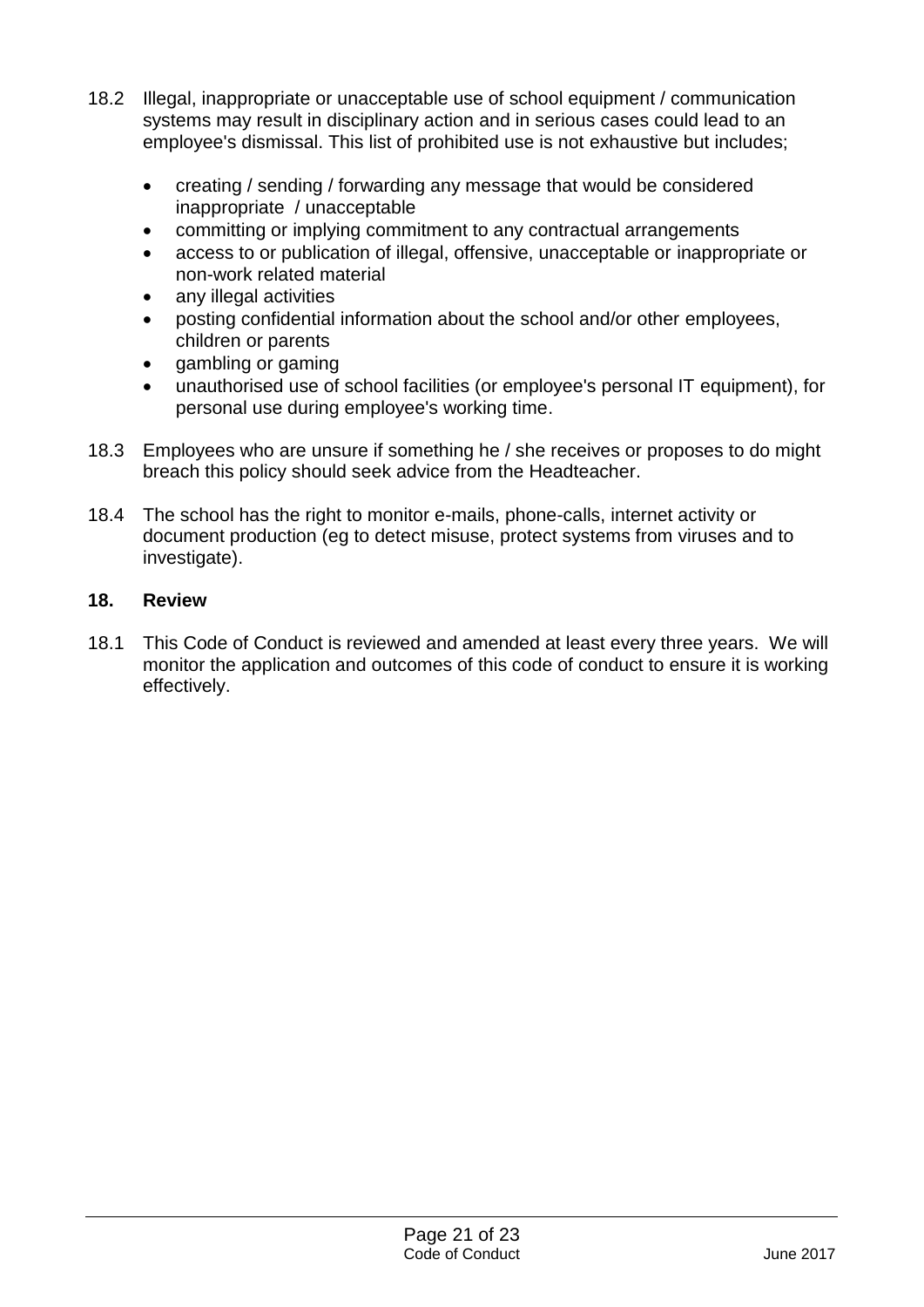#### **APPENDIX 1**

#### **Register of Business Interests**

#### **Staff Disclosure of a Pecuniary Interest**

Full Name \_\_\_\_\_\_\_\_\_\_\_\_\_\_\_\_\_\_\_\_\_\_\_\_\_\_\_\_\_\_\_\_\_\_\_\_\_\_\_\_\_\_\_\_\_\_\_\_\_\_\_\_\_\_\_\_\_\_\_\_\_\_

#### **Please complete as appropriate:-**

**Either** 

**I and / or my partner and / or my immediate family have a direct or indirect interest in the companies / organisation / bodies listed below from which the school may wish to purchase goods or services:**

| <b>Name of Company or</b><br><b>Body</b> | <b>Nature of Interest</b> | Nature of your / partner<br>/ family interest |  |
|------------------------------------------|---------------------------|-----------------------------------------------|--|
|                                          |                           |                                               |  |
|                                          |                           |                                               |  |
|                                          |                           |                                               |  |
|                                          |                           |                                               |  |
|                                          |                           |                                               |  |
|                                          |                           |                                               |  |

Or

**Neither my immediate family nor I have any direct or indirect interest in any company / organisation / body from which the School may wish to purchase goods or services.**

Signed\_\_\_\_\_\_\_\_\_\_\_\_\_\_\_\_\_\_\_\_\_\_\_\_\_\_\_\_ Date \_\_\_\_\_\_\_\_\_\_\_\_\_\_\_\_\_\_\_\_\_\_\_\_\_\_\_\_\_

| Name: |  |
|-------|--|
|-------|--|